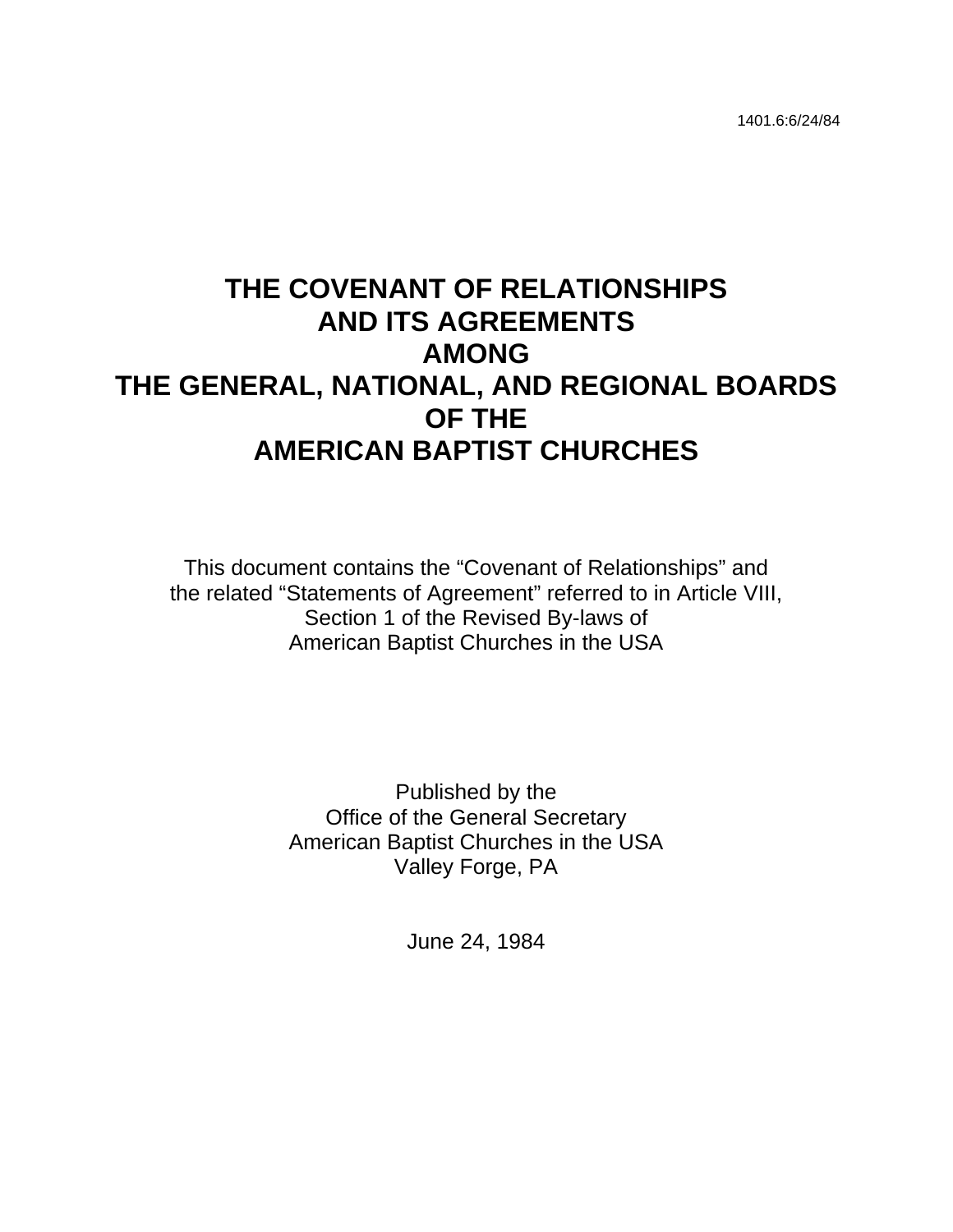## **Covenant of Relationships Table Of Contents**

|       |                   |                                                                                                                                                         | Page                               |
|-------|-------------------|---------------------------------------------------------------------------------------------------------------------------------------------------------|------------------------------------|
| I.    |                   | The Biblical Expectation To be in Covenant with God and with Each Other                                                                                 | 1                                  |
| П.    | Α.<br><b>B.</b>   | <b>Assumptions Underlying Denominational Relationships</b><br><b>Biblical and Theological Assumptions</b><br>Organizational and Operational Assumptions | $\mathbf 2$<br>$\overline{2}$<br>3 |
| Ш.    |                   | The Covenanting Parties and Their Constituencies                                                                                                        | 4                                  |
| IV.   |                   | <b>Affirmation by the Covenanting Parties</b>                                                                                                           | 4                                  |
| ۷.    |                   | The Process for Amending the Covenant                                                                                                                   | 4                                  |
| VI.   |                   | The Process for Withdrawing from the Covenant                                                                                                           | 5                                  |
| VII.  |                   | <b>Commitment to Covenant</b>                                                                                                                           | 5                                  |
| VIII. | <b>Agreements</b> |                                                                                                                                                         | 6                                  |
|       | 1.                | "Together in Mission"                                                                                                                                   | 6                                  |
|       | 2.                | Revised By-laws of the ABC                                                                                                                              | $\overline{7}$                     |
|       | 3.                | Adjudication of Differences                                                                                                                             | 8                                  |
|       | 4.                | <b>Ratification of Decisions</b>                                                                                                                        | $\boldsymbol{9}$                   |
|       | 5.                | Responsibilities of the General Board                                                                                                                   | 10                                 |
|       | 6.                | Denominational Responsibilities of National Boards                                                                                                      | 12                                 |
|       | 7.                | Denominational Responsibilities of Regional Boards                                                                                                      | 13                                 |
|       | 8.                | Inherent Responsibilities of Regional Boards                                                                                                            | 15                                 |
|       | 9.                | Denominational Functions of National and Regional Boards                                                                                                | 16                                 |
|       | 10.               | Accountability of Representatives and Officers                                                                                                          | 18                                 |
|       | 11.               | Secretaries of the ABC                                                                                                                                  | 19                                 |
|       | 12.               | <b>Selection Process for Executive Ministers</b>                                                                                                        | 21                                 |
|       | 13.               | Appraisal Process for Executive Ministers                                                                                                               | 22                                 |
|       | 14.               | "Common Budget Covenant"                                                                                                                                | 23                                 |
|       | 15.               | "Church - Seminary Model Covenant"                                                                                                                      | 24                                 |
|       | 16.               | Review of the Covenant of Relationships and Amendment of<br><b>Statements of Agreement</b>                                                              | 25                                 |
|       | 17.               | Selection and Election of Representatives                                                                                                               | 26                                 |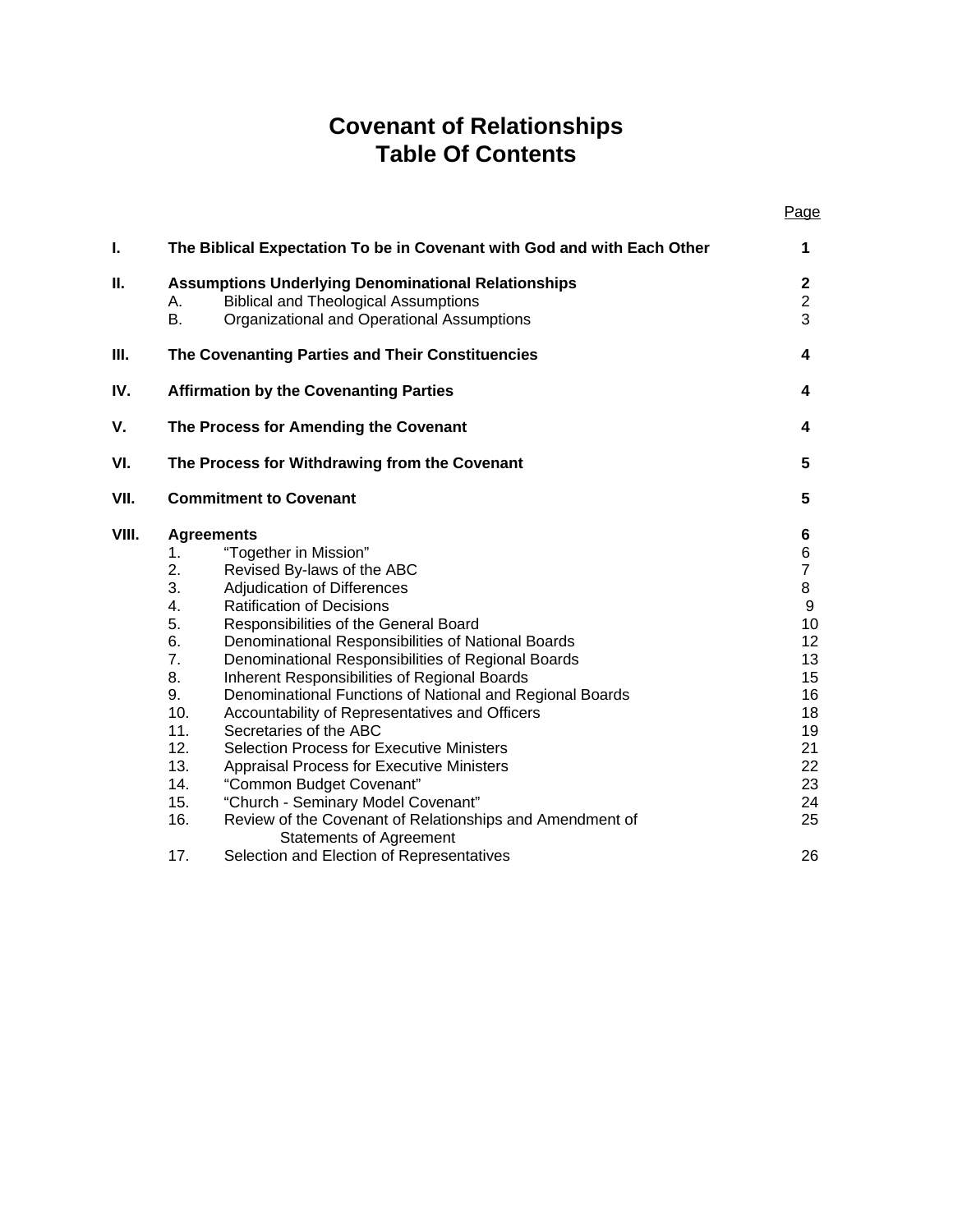#### **The Biblical Expectation To be in Covenant with God And with Each Other**

Baptist have always been a covenanting people -- a people related to God through faith in our Lord and Savior Jesus Christ, who has established our relationship in His free and full self-giving in the eternal Covenant. American Baptists have affirmed and reaffirmed "faith in the New Testament as a divinely inspired record and therefore a trustworthy, authoritative and all-sufficient rule of our faith and practice." This affirmation leads us to recognize our covenantal relationships with God and one another.

The love of God for His people has been manifested in repeated covenantal relationships, which were climaxed in the Word becoming flesh, inasmuch as covenantal language could not adequately express this divine-human relationship.

Baptist congregations were initially formed by covenanting with God and each other to walk together in all the ways which He would make known to them. Moreover, Baptist history is replete with mutually developed and voluntarily accepted covenants.

It is appropriate, therefore, that American Baptists join together in local congregations and in denominational organizations by way of covenant in order to accomplish common purposes related to the Gospel of our Lord Jesus Christ. Believing that the strength of our fellowship lies in unity achieved through voluntary cooperation, the General, National, and Regional Boards of the American Baptist Churches enter into a Covenant of Relationships.

We mutually pledge to support one another in determining, assigning, implementing, and evaluating the ministries of our respective organizations. We find God's will in local congregations and in associational, regional, national and world bodies as we receive from one another mutual counsel and correction within Covenant.

While affirming our belief in the independence of the local church, and in the advisory nature of all denominational organizations composed of representatives of churches, we enter into covenant as a means of implementing the purpose of American Baptist Churches in the U.S.A. We thereby affirm the unity of the mission to which we have been called by our Lord and our intention that all levels of this mission be adequately and effectively implemented.

> **Assumptions Underlying Denominational Relationships**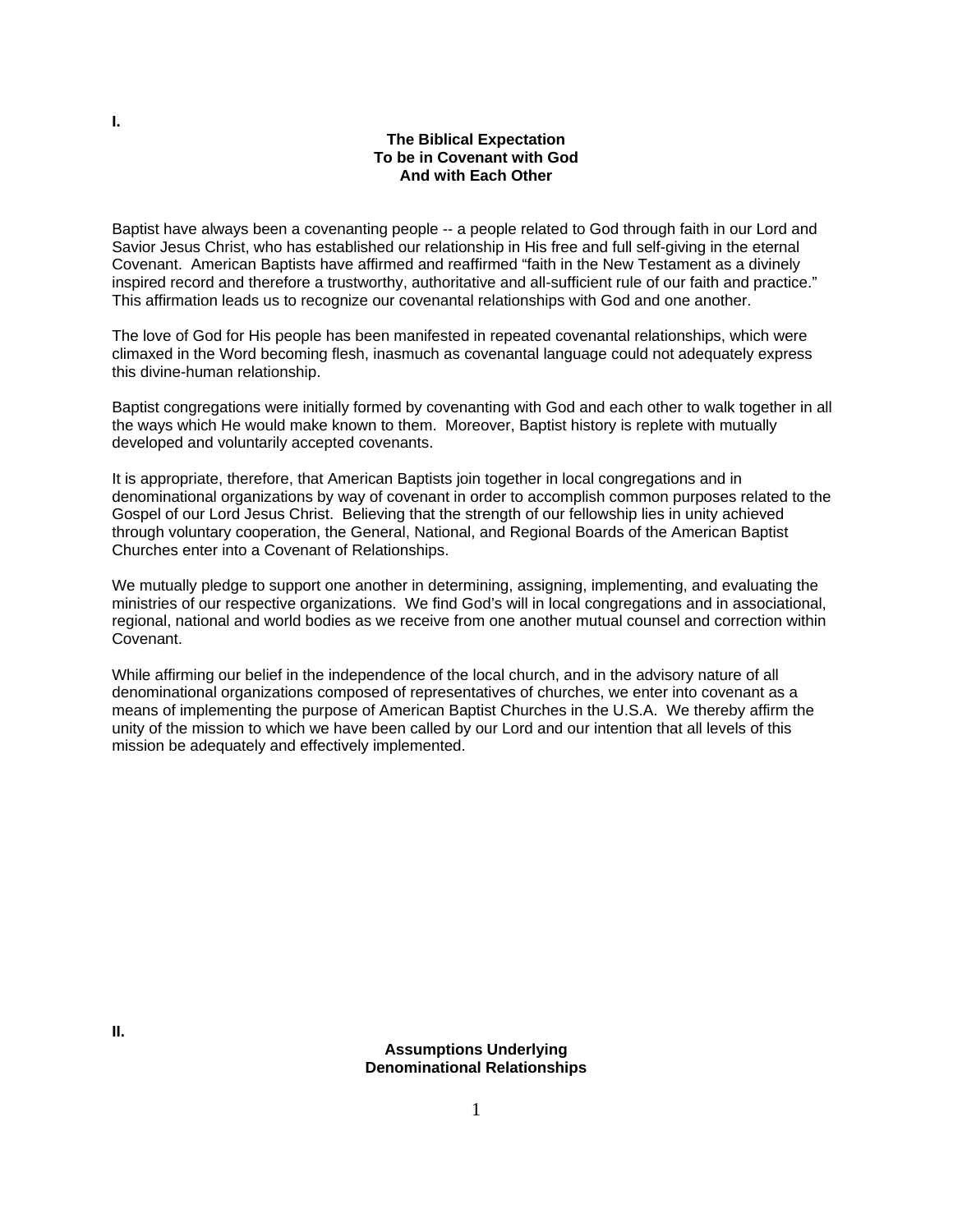The parties to the Covenant acknowledge the validity of the following assumptions as they relate to American Baptist denominational life:

- A. Biblical and Theological Assumptions:
	- 1. The Church is all the people of God who have committed themselves to live under the Lordship of Jesus Christ.
	- 2. While the primary expression of the Church is the local congregation, the Church is also expressed in groupings of interdependent congregations in associations, regional units, or national bodies.
	- 3. A local congregation, in order to be a faithful witness to the gospel and to the universality of the Church, should covenant with other like-minded congregations regarding cooperative mission and interdependence within the Body of Christ (that is, acknowledge the appropriate limits to its legitimate independence).
	- 4. A local congregation, as a company of believers covenanting together to maintain a worshiping, caring, and witnessing fellowship in the name of Jesus Christ, is endowed by the Holy Spirit and is free and capable of ordering its inner life, for example: (a) determining its membership, (b) maintaining a disciplined life, (c) selecting its officers, (d) determining the nature of its relationships with other congregations and/or ecclesiastical bodies, and (e) determining its own confessional position.
	- 5. Broader expressions or manifestations of the Church (associational, cluster, area, regional, national, international, denominational, and interdenominational) have and demonstrate churchly characteristics.
	- 6. The freedom of the congregation is genuine, but not absolute, since the nature of the body of Christ calls for interdependence between congregations whether in associational, regional, national, denomination-wide, or international expressions of the Church.
	- 7. Self-government under the Lordship of Jesus Christ must be balanced by an affirmation of the biblical imperative for Christian unity.
	- 8. Essential marks of the church include being a: (a) worshiping community, (b) fellowship of regenerate believers, (c) caring, supportive Christian community, (d) an agent for proclaiming the gospel and being involved in God's mission in the world, and (e) an inclusive fellowship that transcends all discrimination on the basis of race, sex, ethnic background, social position or economic status.
	- 9. Local congregations covenant together to form broader manifestations of the Church of Jesus Christ in order to carry out his mission.
	- 10. Broader manifestations of the Church should strengthen local congregations in their fidelity to the gospel and in evidencing the essential marks of the Church.
	- 11. The broader expressions of the Church, being manifestations of the Body of Christ, are also led by the Holy Spirit to discover the mind of Christ.
	- 12. Expressions of the Church beyond local congregations can themselves, with their constituencies' consent, form or cause to be created additional expressions or manifestations of the Universal Church.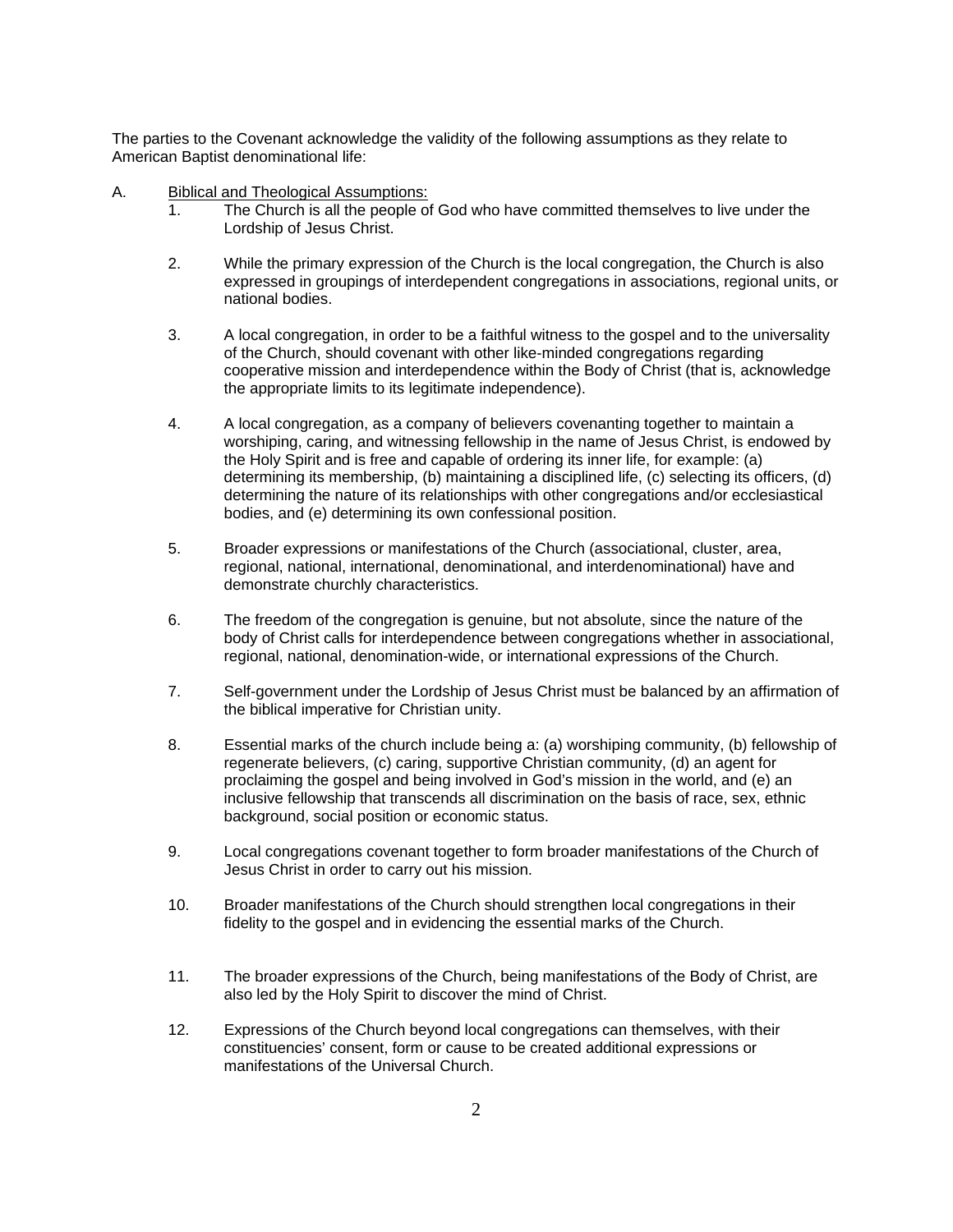#### B. Organizational and Operational Assumptions

- 1. American Baptists comprise a diverse denomination committed to a common purpose and mission.
- 2. American Baptist Churches, in its several expressions, has a unique role to play within the Body of Christ.
- 3. Local congregations are the constituency both of the ABC and of the Region/State/City corporations.
- 4. A free flow of communication is necessary among the various expressions of denominational life.
- 5. The General and Regional Boards have clear accountabilities to establish direct communications with their constituent congregations, to exercise their legitimate responsibilities within American Baptist polity.
- 6. In the representative system, representation flows from, not toward, the "grass roots." The local congregation is represented at the Region/State/City and ABC levels, but the ABC and the Regions/State/Cities are not represented on the boards of the local congregations.
- 7. The choice of the representative is that of the group that is being represented within limitations specified in the by-laws of organizations where the representative will serve.
- 8. It is important for denominational structure and methodology to be flexible.
- 9. Effective participation in decision-making processes includes both those whose role and knowledge are most nearly related to the decision and those whose support is most essential to its implementation.
- 10. Constituency response will increase as mission, program, and administration are carried out at the local level.
- 11. Denominational structures are established to facilitate dialogue, debate, and even dissent in dealing openly with our disagreements.
- 12. American Baptists affirm the right and ability of persons or organizations to disagree without fracturing the life of the family.
- 13. Regular review and renewal of agreements enhance dynamic and mature denominational relationships.

**III.** 

#### **The Covenanting Parties and Their Constituencies**

The bodies privileged to be parties to this Covenant are: The General Board of the American Baptist Churches, USA (ABC); the four national Related Boards of the ABC; the thirty seven boards of the Regions State Conventions and Standard City Societies (R/S/C's) currently affiliated with the ABC, and the boards of any future R/S/C units.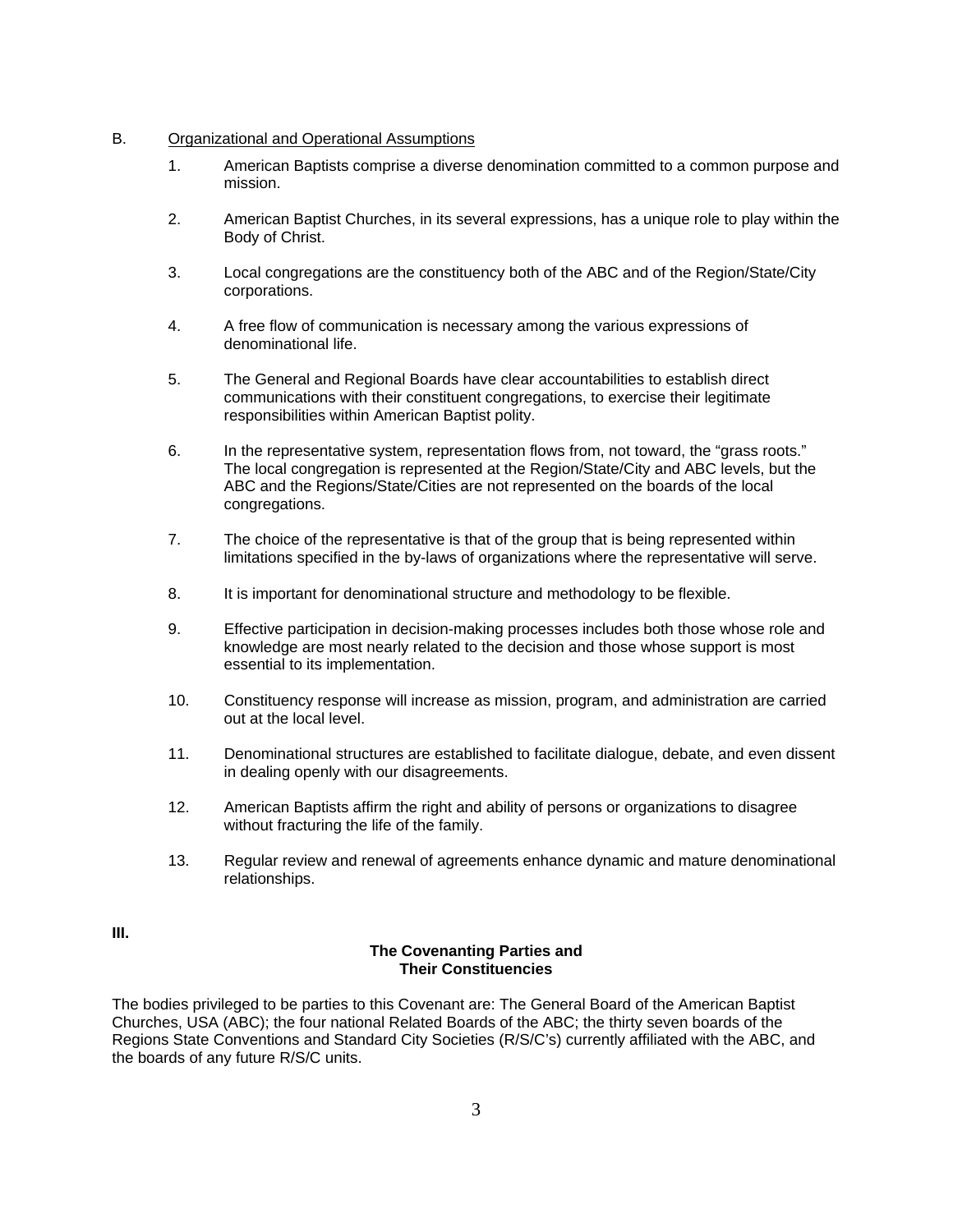The constituencies of the covenanting parties are: (a) for the ABC, the American Baptist Cooperating Churches and the Regions, State Conventions, and Standard City Societies which become parties to the Covenant; (b) for each of the four ABC National Boards, the Representatives voted by Delegates from Cooperating Churches in Election District Assemblies and/or from Cooperating Churches and Regional Organizations in ABC Biennial Meetings; (c) for each Regional Organization (as well as for each Affiliating Organization), the congregations which the R/S/C has voted into fellowship as "Cooperating Churches" and Related Organizations.

**IV.** 

#### **Affirmation by the Covenanting Parties**

The covenanting parties agree to new relationships within the denomination in order to advance our cooperative mission and support of local congregations. The nature of these relationships is set forth in certain documents:

- 1) this Covenant of Relationships and its Agreements
- 2) Together in Mission (The SCOR Report)
- 3) Revised By-laws of the ABC (San Diego, CA; June 1977)

The provisions stated in these documents are basic to the intent of this Covenant of Relationships.

**V.** 

#### **The Process for Amending the Covenant**

Any covenanting party, following formal action at a scheduled or duly called board meeting, may ask the other parties to consider a proposed amendment to the Covenant. At such time as one-third (1/3) of the parties then in covenant shall have taken formal action to become co-sponsors of the proposed amendment, the initiating party may present a petition, listing the co-sponsors, to the General Staff Council.

If the General Staff Council, after discussing the amendment, gives it a two-thirds (2/3) affirming vote, the Council will offer the amendment to the General Board. The General Board, after review and a two-thirds (2/3) affirming vote, shall: 1) present the amendment simultaneously to the National and Regional Organizations, asking them to vote on the amendment within the next nine months; or, 2) return the amendment to the General Staff Council for further work.

If two-thirds (2/3) of the voting National and Regional Organizations affirm the proposed amendment, it shall become effective on January 1 of the following year.

**VI.**

#### **The Process for Withdrawing from the Covenant**

Any covenanting party, at a scheduled or duly called board meeting, may withdraw the corporation and its board from its covenantal relationship with the other parties to the Covenant, as of the time of the next ABC Biennial Meeting.

The decision to withdraw from the Covenant shall be communicated to the General Board, with a request that the General Board notify all covenanting parties.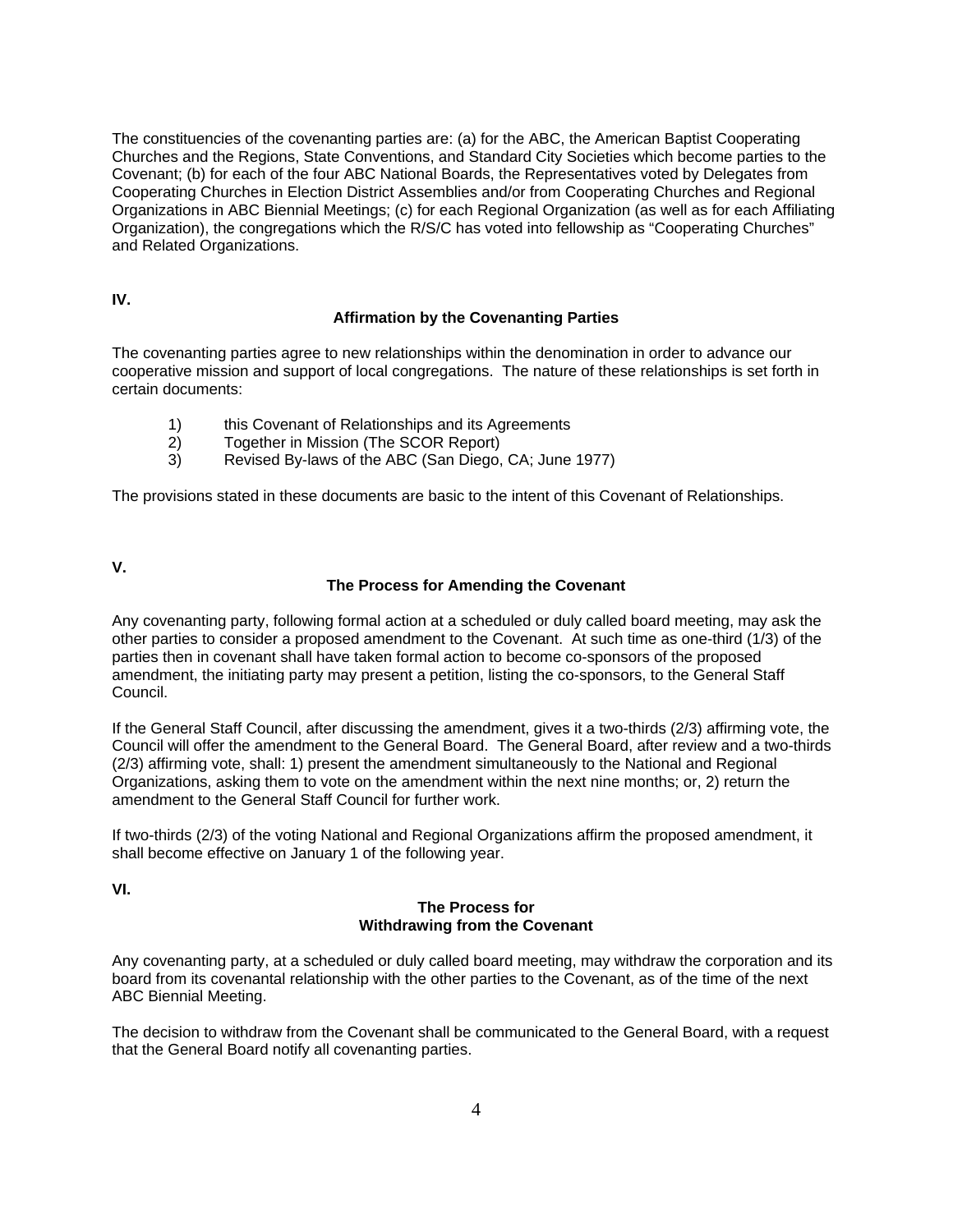### **Commitment to Covenant**

The following parties voluntarily enter into the Covenant of Relationships and its Agreements, affirming its spirit and agreeing to fulfill its provisions.

On authority granted by the Board of

**President** 

\_\_\_\_\_\_\_\_\_\_\_\_\_\_\_\_\_\_\_\_\_\_\_\_\_\_\_\_\_\_ \_\_\_\_\_\_\_\_\_\_\_\_\_\_\_\_\_\_\_\_\_\_\_\_\_\_\_\_\_\_\_\_\_

\_\_\_\_\_\_\_\_\_\_\_\_\_\_\_\_\_\_\_\_\_\_\_\_\_\_\_\_\_\_ \_\_\_\_\_\_\_\_\_\_\_\_\_\_\_\_\_\_\_\_\_\_\_\_\_\_\_\_\_\_\_\_\_

Date **Director/Minister** Executive Director/Minister

\_\_\_\_\_\_\_\_\_\_\_\_\_\_\_\_\_\_\_\_\_\_\_\_\_\_\_\_\_\_\_\_\_

On authority granted by the General Board

\_\_\_\_\_\_\_\_\_\_\_\_\_\_\_\_\_\_\_\_\_\_\_\_\_\_\_\_\_\_\_\_\_ **President** 

Date **Calculation Contract Contract Contract Contract Contract Contract Contract Contract Contract Contract Contract Contract Contract Contract Contract Contract Contract Contract Contract Contract Contract Contract Contra** 

**VII.**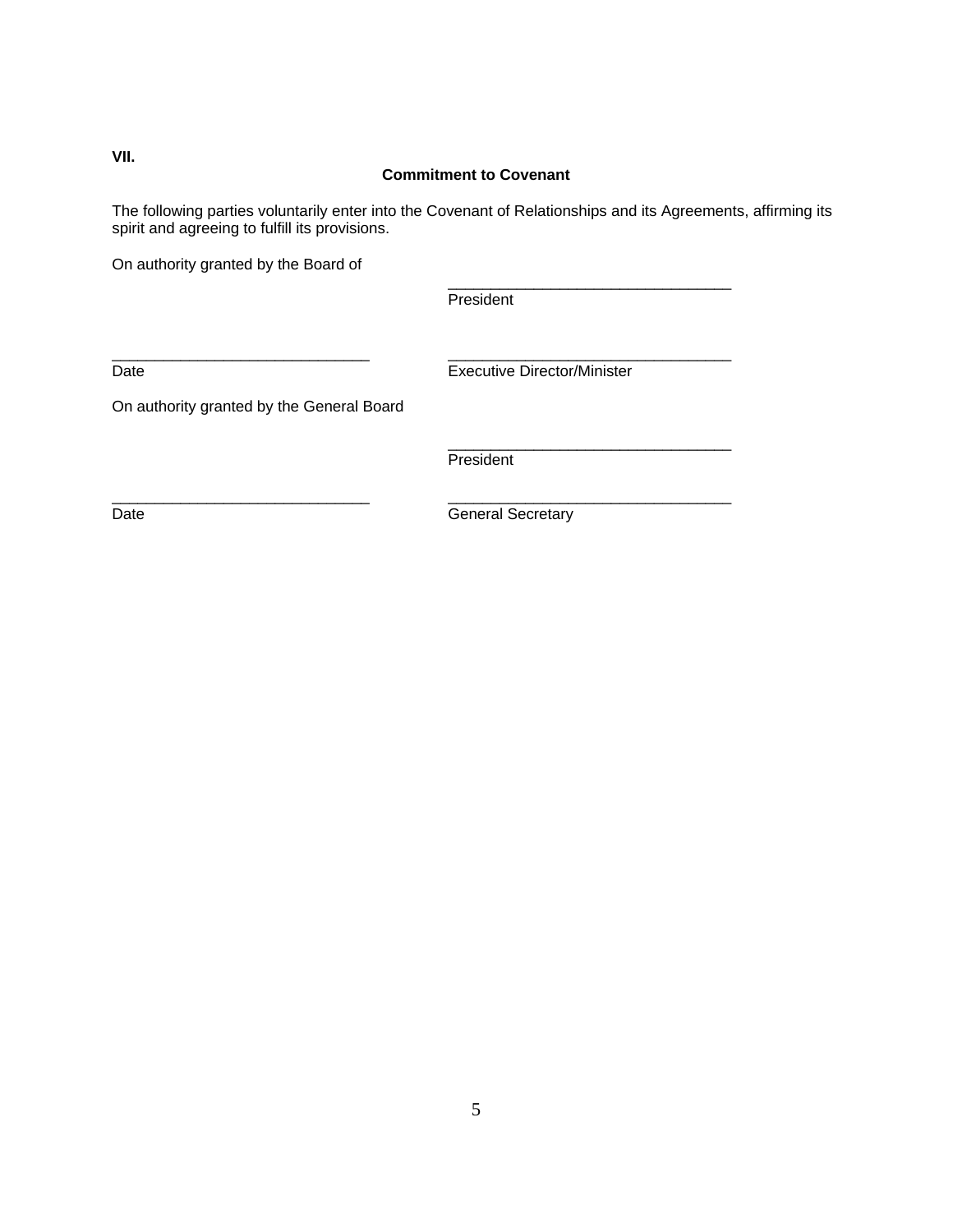**VIII.** 

#### **Agreements**

1.

\_\_\_\_\_\_\_\_\_\_\_\_\_\_

#### Agreement Regarding "Together in Mission"

The covenanting parties agree that "Together in Mission" (dated December 9, 1976)\* states the fundamental provisions for relating the Regions, State Conventions, and Standard City Societies with the American Baptist Churches in the USA in an organizational structure which serves the needs of American Baptists in national, regional and local expressions of our Denomination's life and work.

September 26, 1977 Corrected April 20, 1978

<sup>\*</sup> A copy may be secured by writing to the Office of the General Secretary, American Baptist Churches, Valley Forge, PA 19481.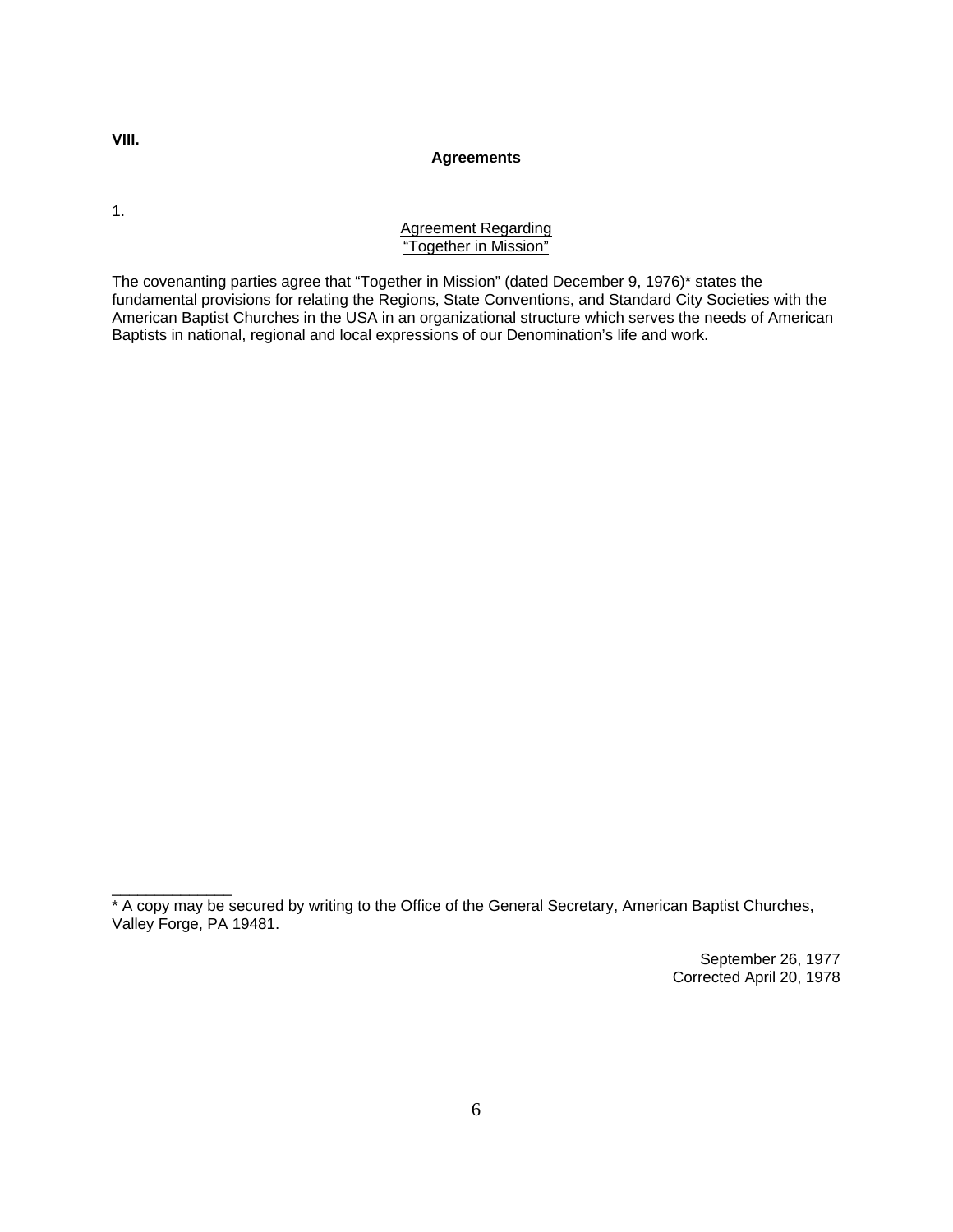#### Agreements Regarding the Revised By-Laws of the ABC

The covenanting parties agree that the Revised By-laws of the American Baptist Churches, USA

(which Delegates to the 1977 Biennial Meeting approved contingent upon the adoption of the SCOR Report by two-thirds of the Regions, State Conventions, Standard City Societies on or before October 31, 1978)\*:

- (1) appropriately deal with the natures, roles, functions, and relationships of: the American Baptist Churches, its National organizations, its Regional Organizations and its Affiliating Organizations, and
- (2) accurately express the American Baptist denominational patterns within which these Organizations pledge themselves to operate to achieve the Purpose and related goals of the ABC.

September 26, 1977

Agreements Regarding

\_\_\_\_\_\_ \*This parenthetical statement may be deleted after the two-thirds action.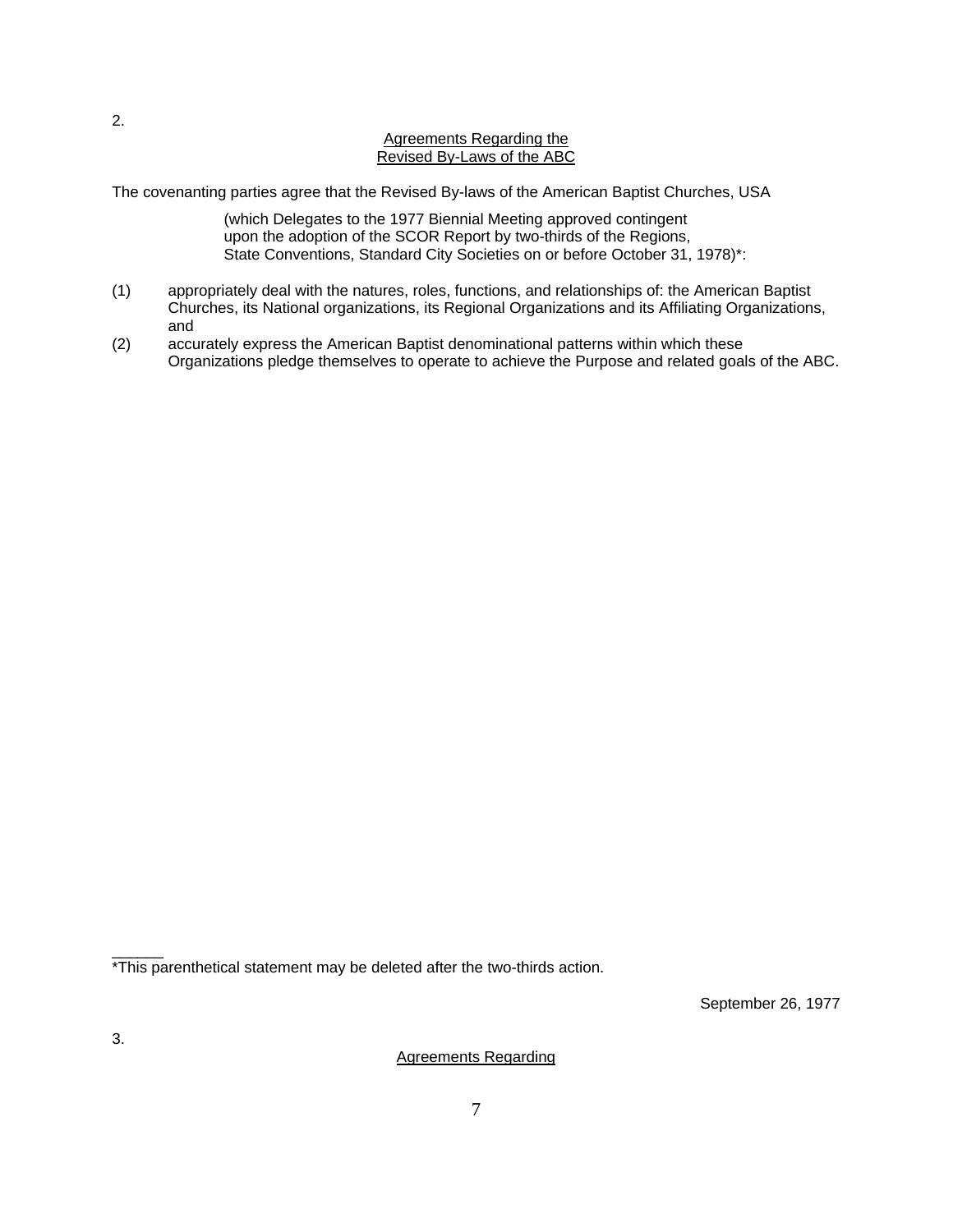#### Adjudication of Differences

The covenanting parties agree that whenever two or more of them differ on any matter and are unable to resolve their differences through discussion, any one of the parties involved may initiate Adjudication by sending a written request thereof to the General Secretary. The General Secretary shall nominate to the differing parties an Adjudicator, usually the General Board Executive Committee. If the General Board is one of the differing parties, the General Staff Council Executive Committee shall nominate an Adjudicator.

When the differing parties have accepted an Adjudicator, they shall each state the difference in writing to the Adjudicator and appoint one person to participate with the Adjudicator in the Adjudication without vote. The General Secretary shall participate in the Adjudication, without vote.

The Adjudicator, as deemed necessary by the circumstances, shall:

1. Meet individually with each of the differing parties in any one or combination of modes:

The Adjudicator may meet with:

- a) The Chief Executive Officer;
- b) The Chief Executive Officer and the Executive Committee;
- c) The President;
- d) The President and the Executive Committee;
- 2. Meet jointly with the differing parties, in any one or combination of modes:

The Adjudicator may meet with:

- a) The Chief Executive Officers;
- b) The Presidents;
- c) The Chief Executive Officers and President together;
- d) The Chief Executive Officers, President, and up to three lay members from each of their Executive Committees;
- 3. Be a fair and impartial person or group who will hear the evidence from both sides and will reach a determination which is intended to be conciliatory and just.
- 4. Report in writing to all parties and to the General Secretary the adjudicated conclusions reached in "(3)," above.

The decision of the Adjudicator shall be final.

September 26, 1977

4.

Agreements Regarding Ratification of Decisions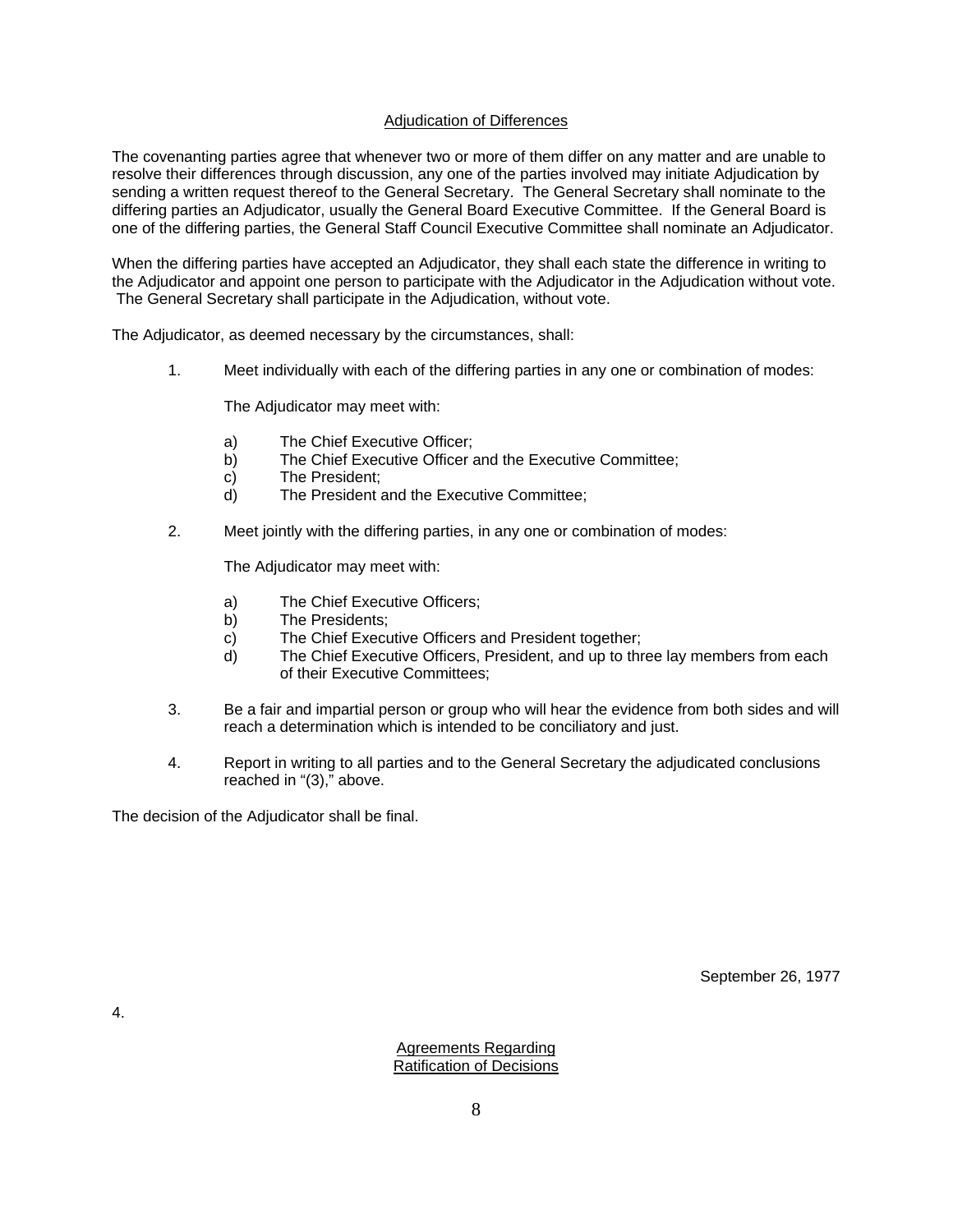The General Board shall have no authority to take any of the following actions unless the proposed action is ratified by two-thirds of the Regional Boards voting on such action and two-thirds of the votes cast by the Delegates in Biennial Meeting.

- a) to propose to the Representatives a plan of merger of the Denomination or the ABC with or into any other religious body or corporation;
- b) to propose to the Representatives any amendment to the Statement of Purpose of the ABC, or to the corporate objects or purposes of the ABC as stated in its Act of Incorporation; and
- c) to change the "free church" polity of the Denomination.

The General Board at its discretion may submit any other proposed General Board action to ratification by the Regional Boards and the Delegates in Biennial Meeting.

The General Board shall have no authority to authorize a Denomination-wide capital funds campaign unless the proposed action is ratified by two-thirds of the Regional Boards voting on such action.

The General Board at its discretion may submit any other proposed General Board action to ratification by the Regional Boards.

September 26, 1977

Agreements Regarding Responsibilities of the General Board

The covenanting parties agree that, as provided in the SCOR Report, the General Board shall:

\*1. Adopt common criteria for a "Cooperating Church";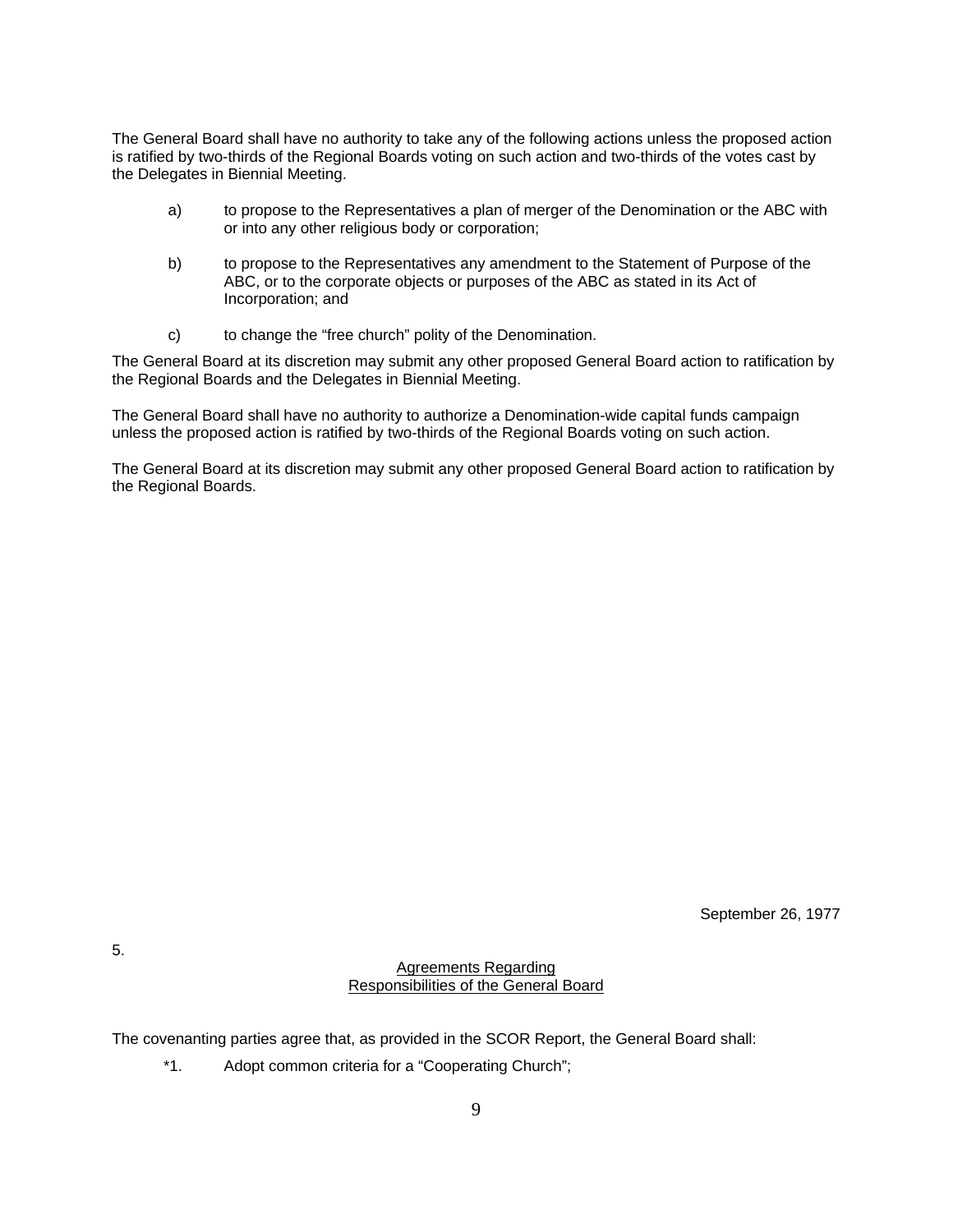- 2. Upon report that a Regional Board has either denied or not acted upon the application of a local church to be a Cooperating Church, decide whether to receive the church as a Cooperating Church of the ABC (but not of the R/S/C), according to the common criteria for a Cooperating Church;
- \*3. Periodically review the Covenant of Relationships and Statements of Agreement;
- \*4. Determine boundaries of, and the number of churches within each Election District;
- 5. Act upon plans for grouping Cooperating Churches into Election Districts;
- \*6. Adopt criteria and guidelines for Election District procedures;
- 7. Determine policy in the areas of program assignment, planning, coordination and evaluation;
- 8. Determine and assign ABC functions; state expectations for each;
- 9. Set policies and criteria for evaluating the performance of assigned functions, in terms of the expectations it states with each assignment;
- 10. Adopt ABC Policy Statements;
- 11. Receive and adopt or return ABC Policy Statements recommended to it;
- 12. Consider requests to develop, amend, or rescind an ABC Policy Statement or an ABC Resolution;
- 13. Adopt ABC resolutions by concurring with such Resolutions as are adopted and recommended to it by a National or Regional board;
- 14. Adopt such ABC Resolutions as are non-programmatic or pan-board in scope;
- \*15. Implement ABC Policy Statements and ABC Resolutions within the area of its denominational functions;

\_\_\_\_\_\_\_\_\_\_\_\_\_\_\_\_

- 16. Provide staff for coordinating of the implementation of ABC Policy Statements and ABC Resolutions;
- 17. Establish policies and criteria for the review of the ABC Policy Statements and ABC Resolutions;
- 18. Establish policies and criteria to guide the implementation of ABC Policy Statements and ABC Resolutions;
- \*19. Provide denominational Mission Support functions;

<sup>\*</sup> Also a responsibility of another board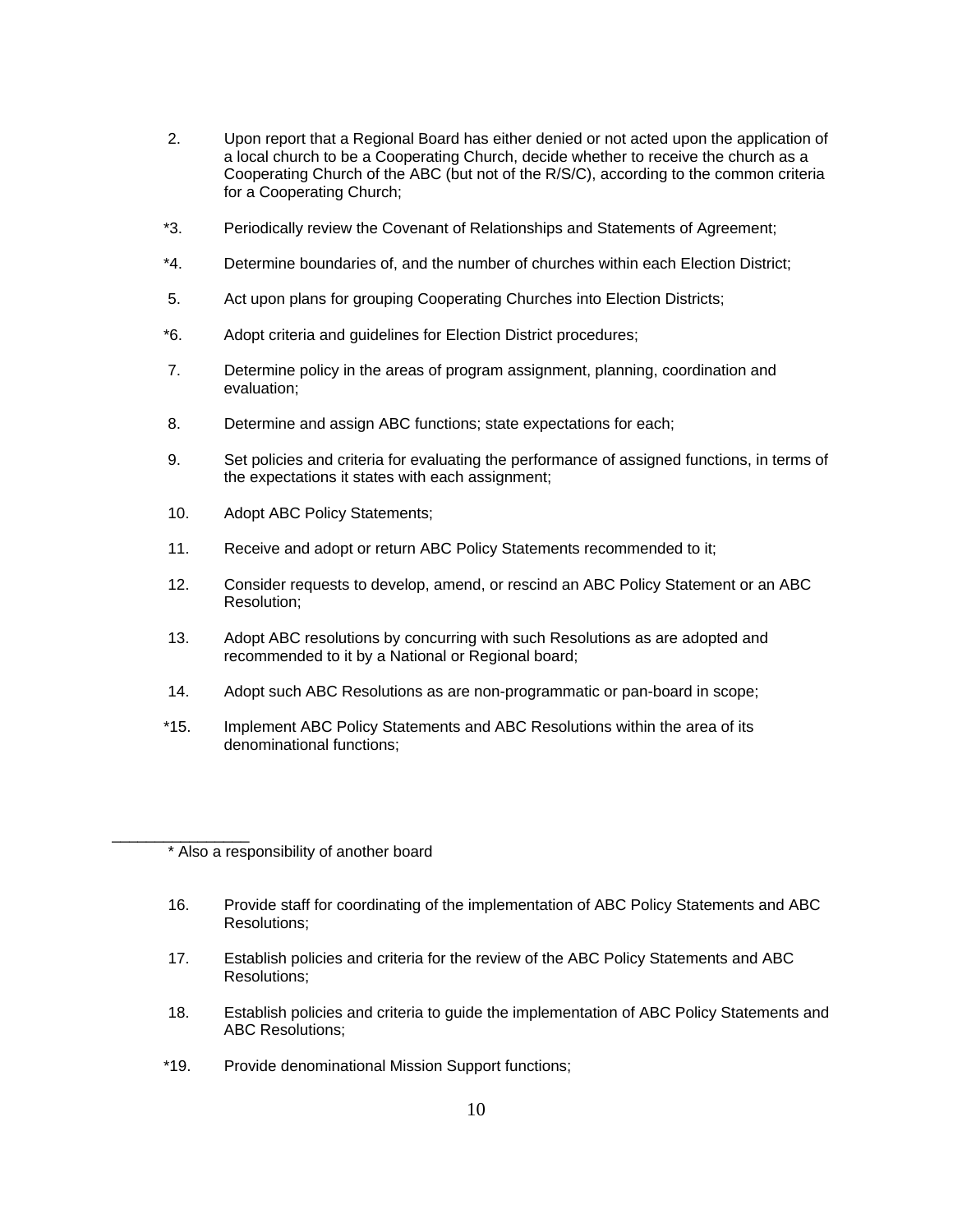- \*20. Determine and adopt, in accord with the ABC Planning Policy, common goals and objectives for the denomination;
- 21. Establish ABC standards for professional church leadership, on recommendation of the Commission on the Ministry;
- 22. Decide ABC memberships in national and international religious bodies;
- 23. Elect the General Secretary and the four National Secretaries as officers of the ABC;
- 24. Appraise the work of the General Secretary at least every four (4) years;
- \*25. Set policies to appraise the performance of the ABC Secretaries;
- \*26. Assess public statements of its staff.

\_\_\_\_\_\_\_\_\_\_\_\_\_\_\_\_\_\_

September 26, 1977

<sup>\*</sup> Also a responsibility of another board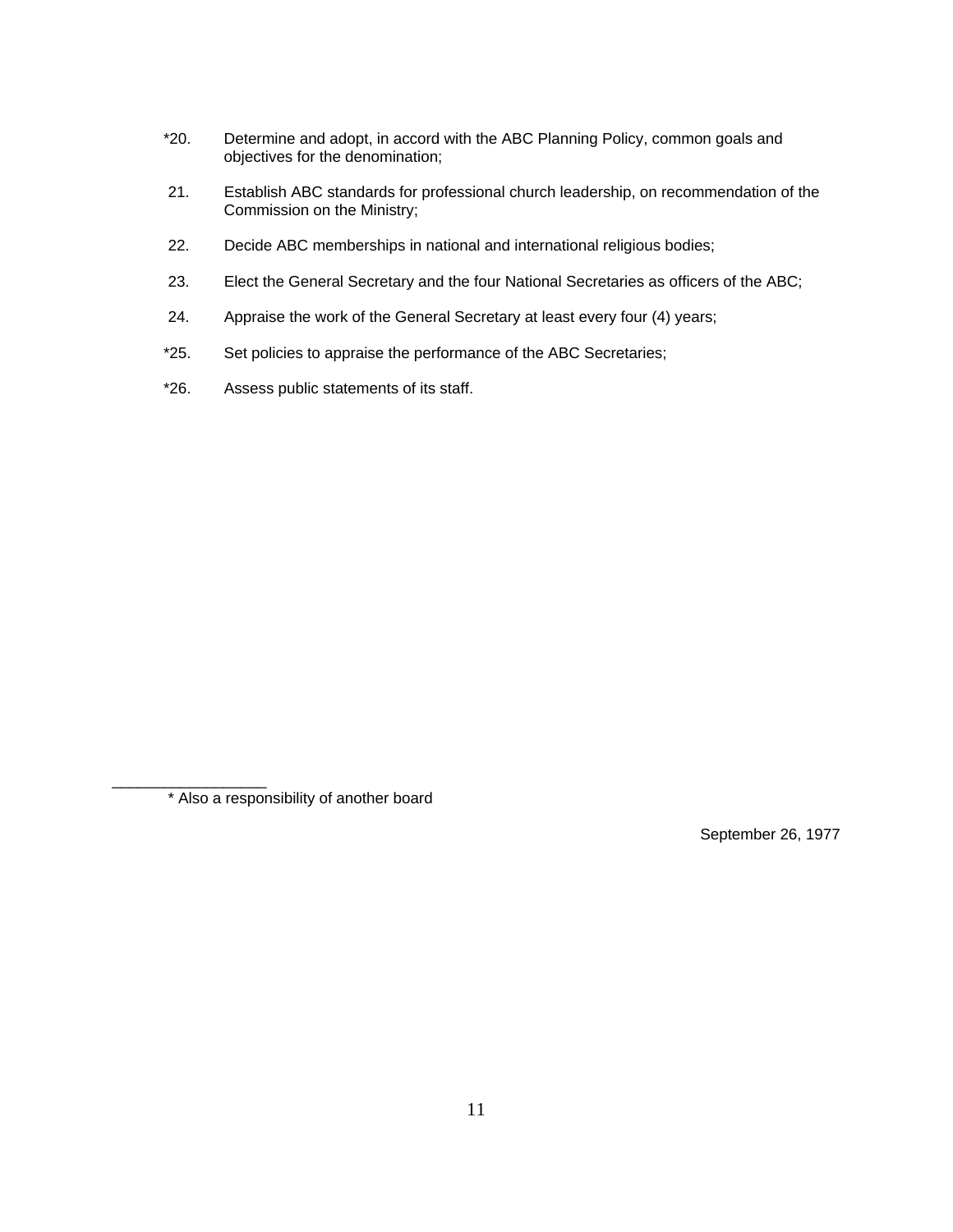#### Agreements Regarding Denominational Responsibilities of National Boards

The covenanting parties agree that as provided in the SCOR Report, the National Boards shall:

- \*1. Periodically review the Covenant of Relationships and Statements of Agreement;
- \*2. Accept present activities as functions currently assigned by the General Board;
- \*3. Implement the ABC functions the General Board assigns to them in accord with the denomination's planning policy and General Board expectations;
- \*4. Design, carry out, and report to the General Board its implementation of the denominational functions assigned to them;
- \*5. Develop and recommend ABC Policy Statements for General Board action, on their own initiative or by General Board request;
- 6. Recommend that the General Board develop, amend, or rescind ABC Policy Statements or ABC Resolutions;
- \*7. Develop and adopt Resolutions on their own initiative or by General Board request; recommend to the General Board that it adopt them as ABC Resolutions;
- 8. Develop and adopt National Resolutions based on ABC Policy Statements within their assigned functions;
- \*9. Implement ABC Policy Statements and ABC Resolutions within the areas of their assigned functions, subject to General Board review;
- \*10. Determine and adopt common goals and objectives for the denomination, in accord with the ABC Planning Policy;
- \*11. Determine and adopt particular goals and objectives;
- \*12. Assess public statements of its staff.

\_\_\_\_\_\_\_\_\_\_\_\_\_ \* Also a responsibility of another board

September 26, 1977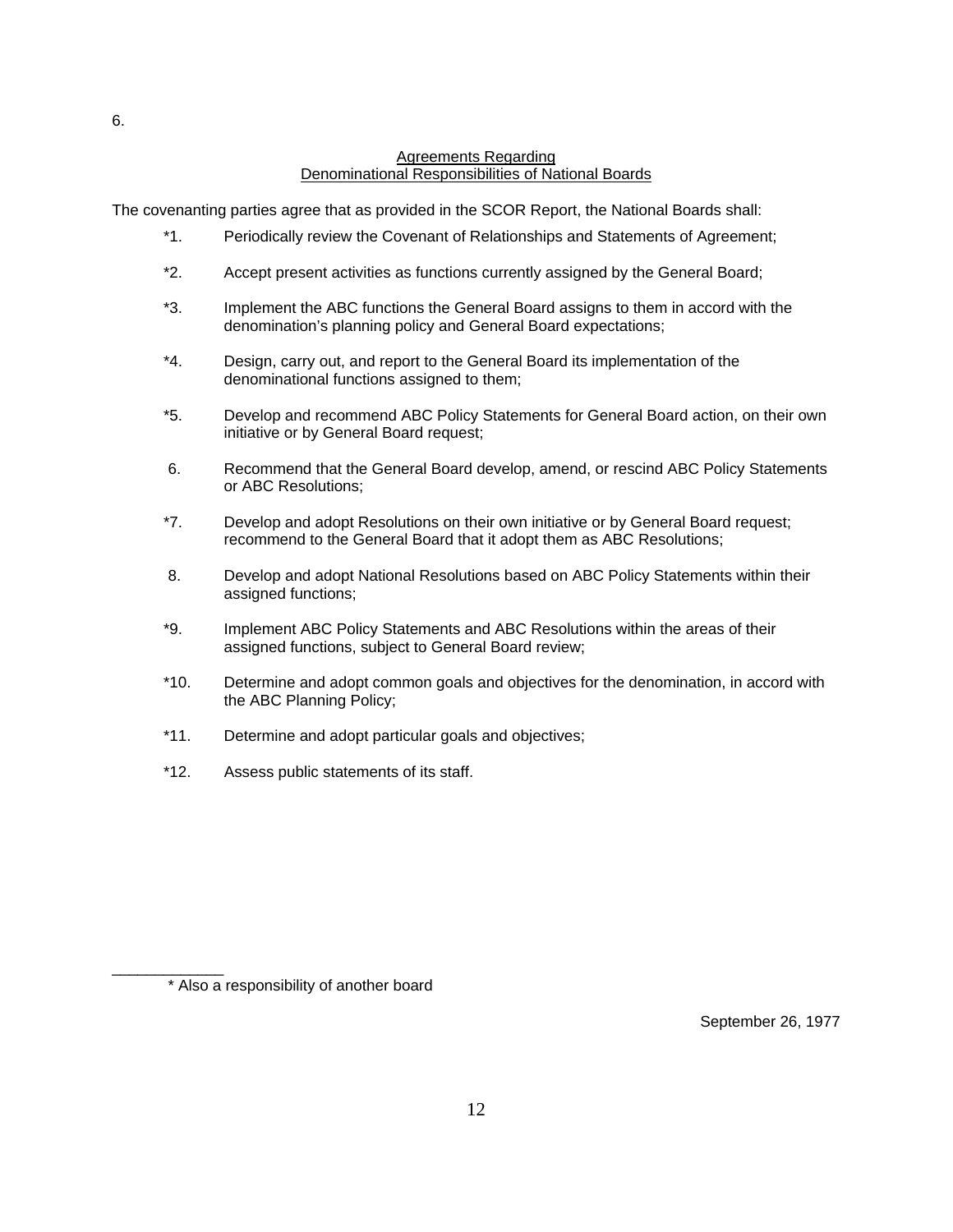#### Agreements Regarding Denominational Responsibilities of Regional Boards

The covenanting parties agree that, as provided in the SCOR Report, the Regional Board shall:

- \*1. Adopt common criteria for a "Cooperating Church";
- 2. Receive and dismiss local congregations as Cooperating Churches of the R/S/C and of the ABC, according to the common criteria for a Cooperating Church;
- 3. After receiving a local church's application to be a Cooperating Church, begin action within six (6) months and act within one (1) year of the receipt of the application; report the decisions to the General Board. Send the application to the General Board if there is no action in one (1) year;
- 4. Endeavor to develop a covenantal relationship with its Cooperating Churches;
- \*5. Periodically review the Covenant of Relationships and Statements of Agreement;
- 6. Have authority to elect Delegates to the ABC Biennial Meeting;
- 7. Administer Election District procedures to elect Representatives;
- \*8. Develop a plan for grouping Cooperating Churches into Election Districts, determining the boundaries of each district so all districts contain approximately the same number of Delegates; present the plan to the credentials and caucus committee of the General Board;
- \*9. Adopt criteria and guidelines for Election District procedures;
- 10. Provide staff for Election Districts;
- 11. Name one member of an Election District's Nominating Committee;
- 12. Name Election District Representatives as members or observers of their Boards;
- \*13. Accept present activities and functions currently assigned by the General Board;
- \*14. Implement the ABC functions the General Board assigns to them in accord with the Denomination's planning policy and General Board expectations;
- \*15. Design, carry out, and report to the General Board its implementation of the denominational functions assigned to them;

7.

\_\_\_\_\_\_\_\_\_\_\_\_\_\_\_\_\_\_

<sup>\*</sup> Also a responsibility of another Board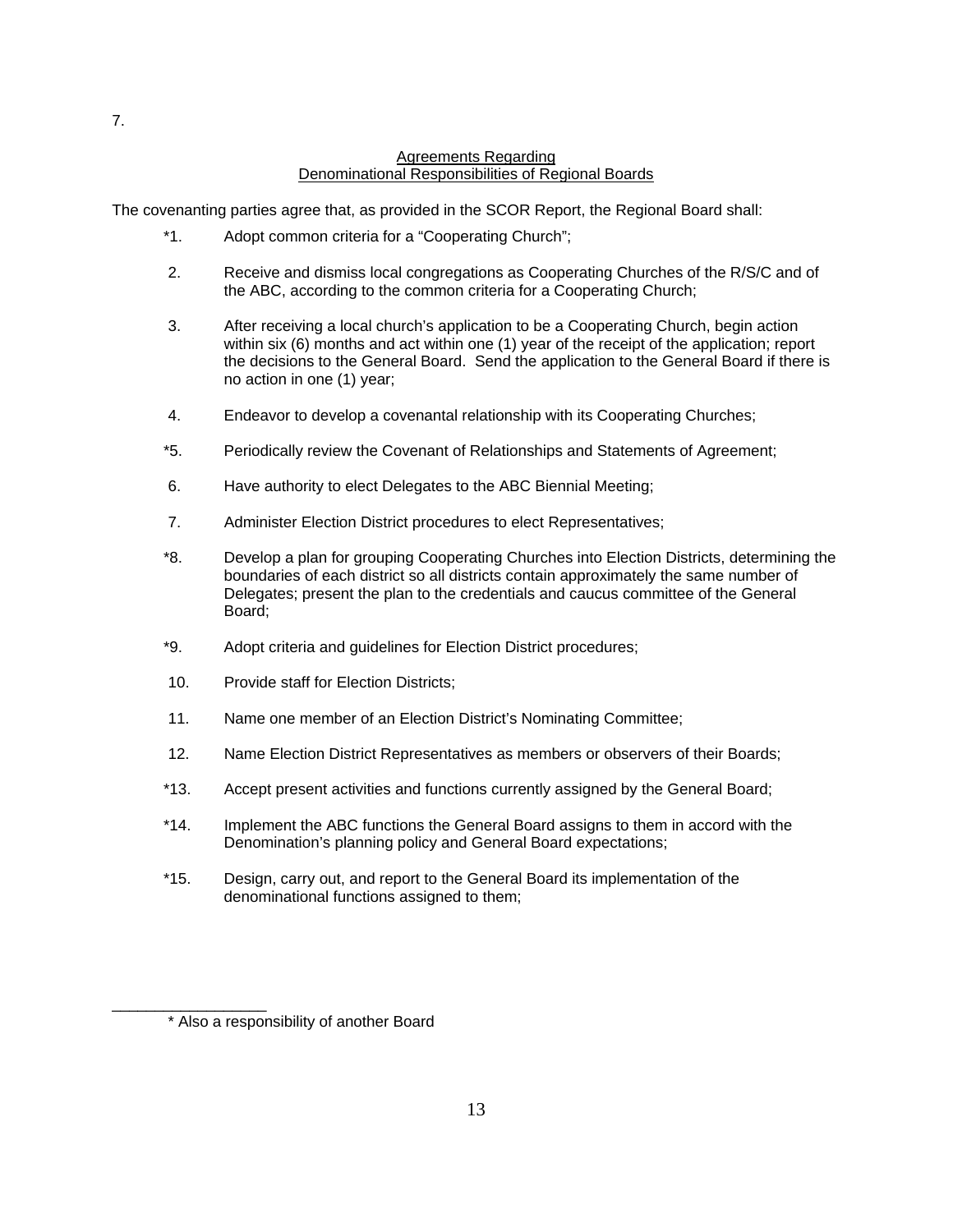- \*16. Develop and recommend ABC Policy Statements for General Board action, on their own initiative or by General Board request;
- \*17. Recommend that the General Board develop, amend, or rescind an ABC Policy Statement or an ABC Resolution;
- \*18. Develop and adopt Resolutions on their initiative or by General Board request; recommend to the General Board that it adopt them as ABC Resolutions;
- 19. Develop and adopt Regional Resolutions based on ABC Policy Statements within their defined functions and geographical areas;
- \*20. Implement ABC Policy Statements and ABC Resolutions within the areas of their assigned functions, subject to General Board reviews;
- \*21. Cooperate with the General Board in providing denominational Mission Support functions;
- \*22. Determine and adopt common goals and objectives for the Denomination, in accord with the ABC Planning Policy;
- \*23. Determine and adopt particular goals and objectives;
- 24. Represent the ABC within its geographical boundaries;
- \*25. Assess public statements of its staff.

\_\_\_\_\_\_\_\_\_\_\_\_\_\_\_

September 26, 1977

<sup>\*</sup> Also a responsibility of another board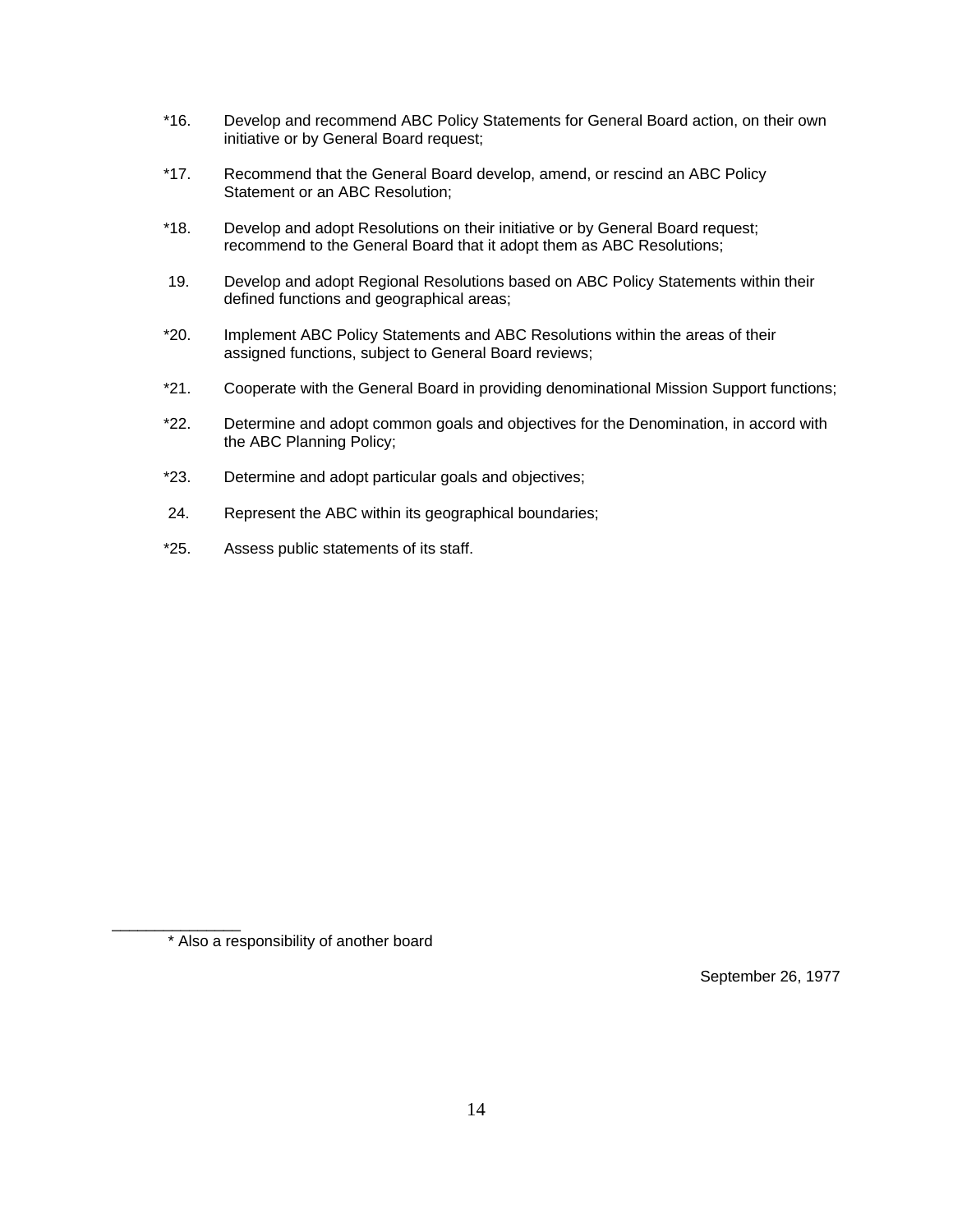#### Agreements Regarding Inherent Responsibilities of Regional Boards

The covenanting parties agree that as provided in the SCOR Report, the boards of the Regions, State Conventions, and Standard City Societies shall:

- 1. Determine their corporate identity, representative process, and decision making procedures;
- 2. Determine their Regional functions, programs, and projects;
- 3. Evaluate their Regional functions, programs, and projects in accord with their planning policies;
- 4. Develop and adopt resolutions appropriate to their geographical areas;
- 5. Determine their R/S/C memberships in regional religious bodies.

September 26, 1977 June 24, 1984

Agreements Regarding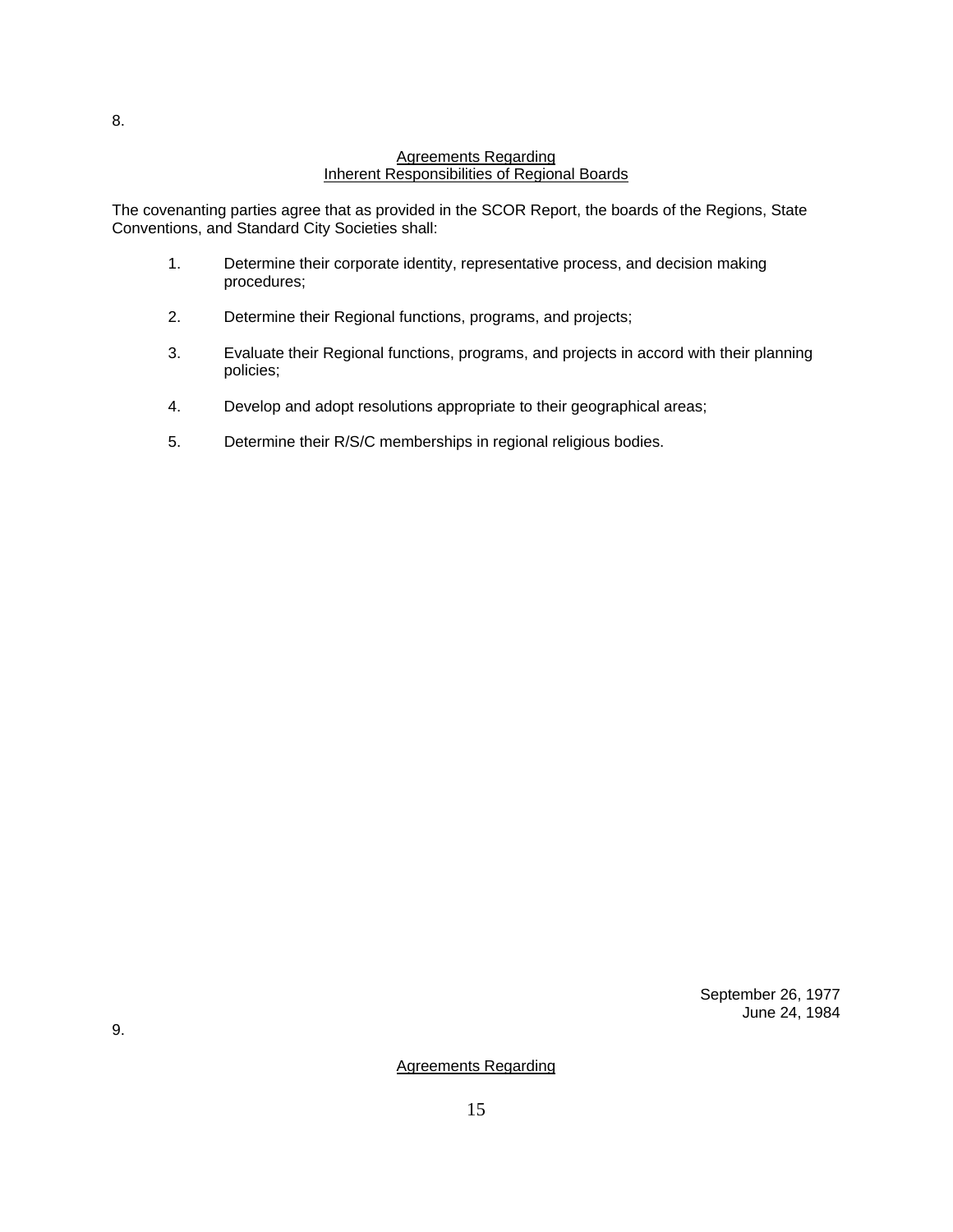#### Denominational Functions of General, National, and Regional Boards

The covenanting parties agree that denominational functions of General, National, and Regional Boards shall be determined and designated by the General Board in accord with:

- 1. Agreement #5 of the Covenant of Relationships (regarding the responsibilities of the General Board),
- 2. Charter and By-law provisions of the General, National, and Regional Boards,
- 3. Understandings described in the paper, "Autonomy and Interdependence within the American Baptist Denomination: a Declaration," adopted by the General Board, December, 1983,
- 4. Denominational goals and objectives established by a process in which the covenanting parties participate.

The covenanting parties agree that denominational functions of the **General Board** shall, as described in the By-laws of the ABC, include

- a) setting policy in the areas of program functions, planning, coordination and evaluation (Art. X, Section 4b);
- b) adopting, with the National and Regional Boards, common goals for the denomination (Ibid.);
- c) determining and designating denominational functions for itself, for National Boards, for Regional Boards, stating its expectations for each such function (Art. X, Sec. 4g);
- d) engaging if and as required in an adjudication to resolve any differences which may arise with regard to any designated function (Art. XVIII, Sec. 11);
- e) setting policies and criteria for evaluating the performance of denominational functions in light of the stated expectations (Art. X, Sec. 4h);
- f) adopting procedures and processes related to referenda of the Constituencies of the denomination (Art. X, Sec. 4m);
- g) submitting specific and other proposed actions for ratification by Regional Boards (Art. X, Sec. 5 & 6).

The Covenanting parties agree that **Regional Board** functions shall, as described in the By-laws of the ABC, include

- I) voting in a ratification process on any plan of merger of the denomination with any other religious body or corporation (Art. X, Sec. 5a);
- ii) voting in a ratification process on any proposal to recommend to the Representatives any amendment to the Statement of Purpose of the ABC, or to the corporate objects or purposes of the ABC (Ibid. Sec. 5b);
- iii) voting in a ratification process on any change in the "free church" polity of the denomination (Ibid. Sec. 5c);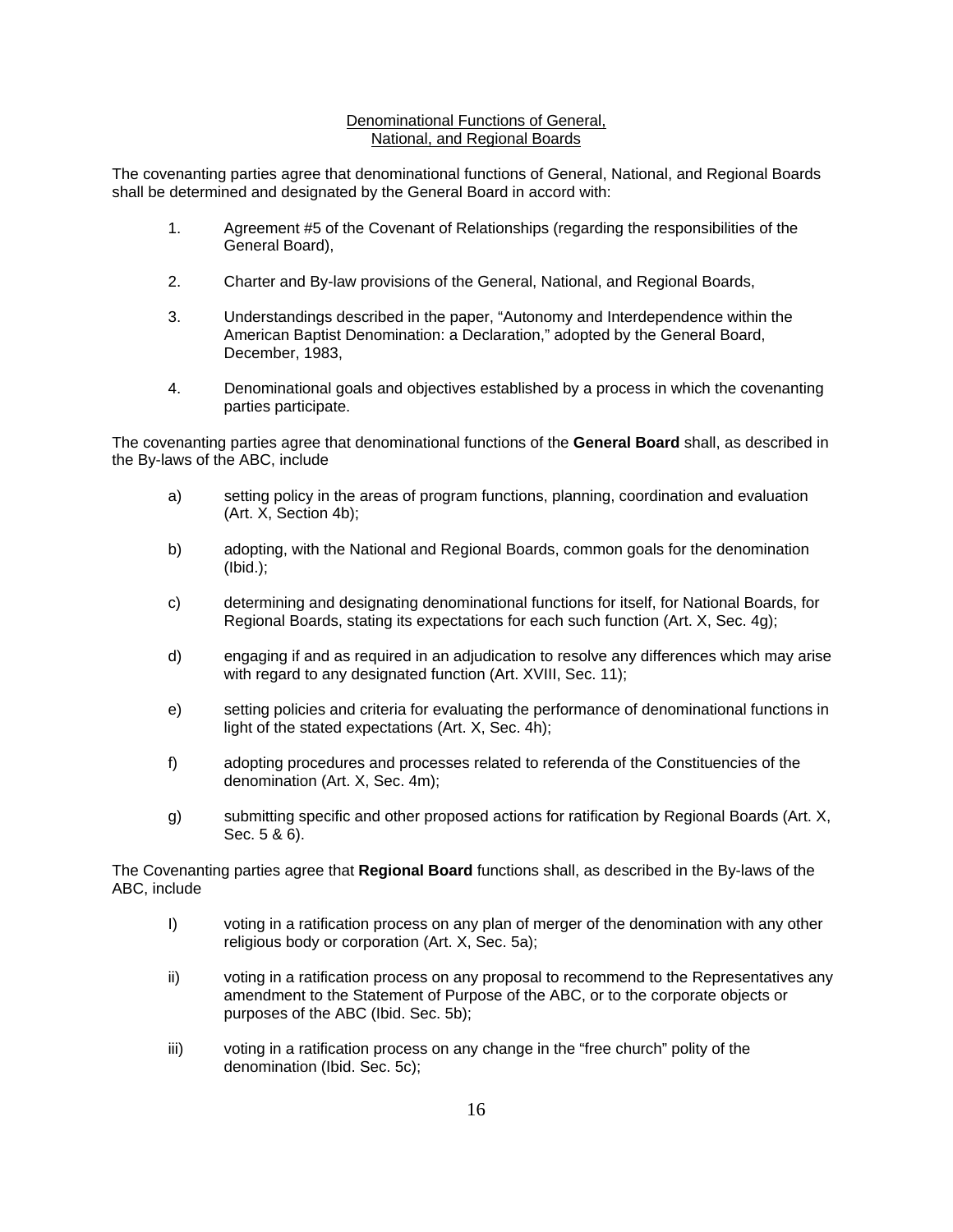- iv) voting in a ratification process on authorizing any denomination-wide capital funds campaign (Art. X, Sec. 6);
- v) engaging if and as required in an adjudication to resolve any differences which may arise with regard to any denominational function designated by the General Board (Art. XVIII, Sec. 11);
- vi) implementing denominational functions in accord with denominational planning policy, the General Board's stated expectations, and the relevant corporate charter (Art. VI, Sec. 3);
- vii) designing, carrying out, and reporting to the General Board on programs and projects related to designated functions (Ibid.).

The covenanting parties agree that **National Board** functions shall, as described in the By-laws of the ABC, include

- I) receiving national program functions of the denomination as designated by the General Board (Art. XIII, Sec. 1 & 6);
- II) engaging if and as required in an adjudication to resolve any differences which may arise with regard to any denominational function designated by the General Board (Art. XVIII, Sec. 11);
- III) implementing denominational functions in accord with denominational planning policy, the General Board's stated expectations, and the relevant corporate charter(s) (Art. XIII, Sec. 6);
- IV) designing, carrying out, and reporting to the General Board on programs and projects related to designated functions (Ibid.).

June 24, 1984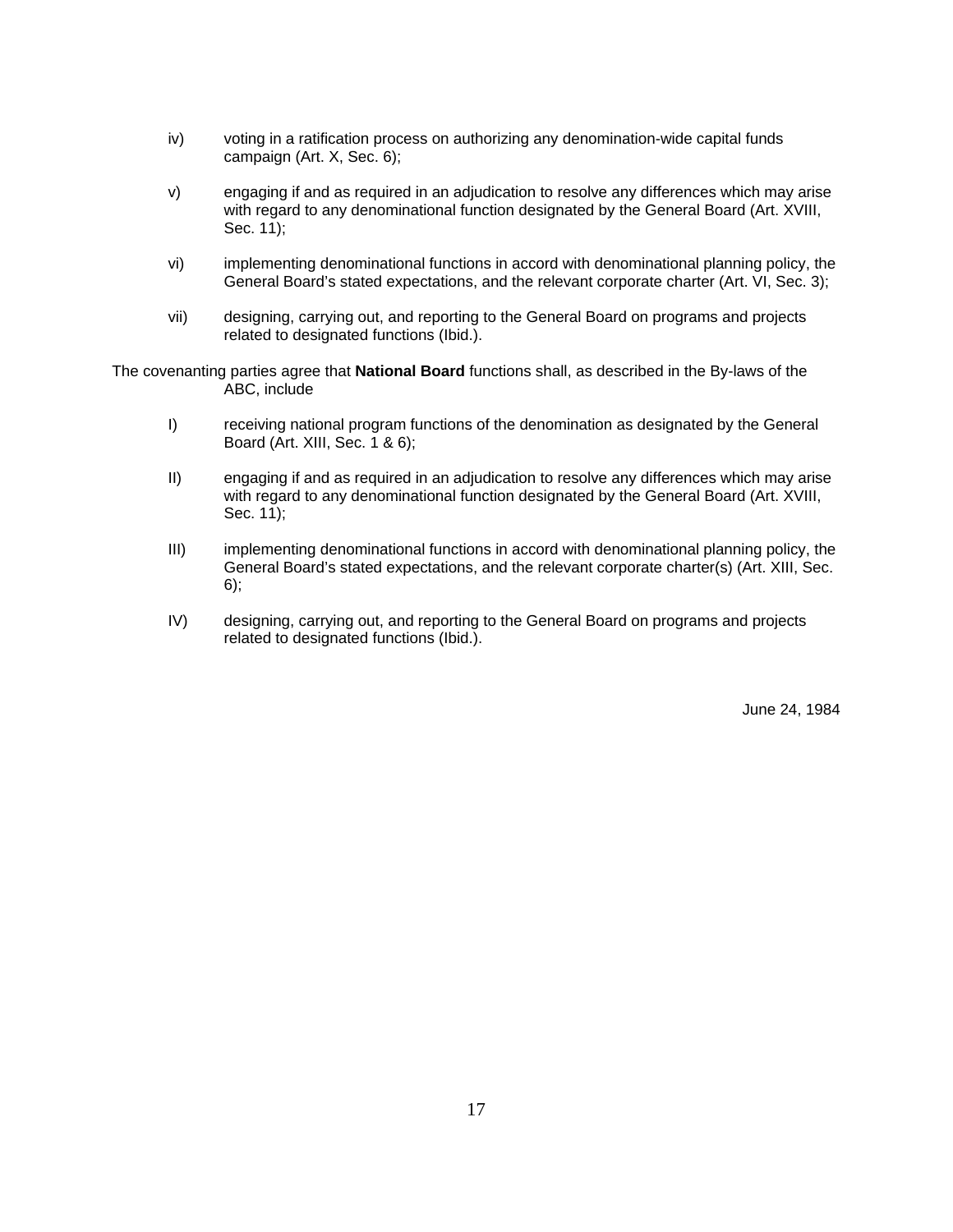#### Agreements Regarding The Accountability of Representatives and Officers

The covenanting parties agree that each Representative elected by an Election District Assembly administered by the Executive Minister of a Regional Organization is, at one and the same time, a Representative of the Cooperating Churches located within that Election District and of the Regional Corporation in whose boundaries the Election District is located.

Each Representative of an Election District administered by the General Secretary (that is located within the geographical area of an Affiliating Organization) is a Representative of the Cooperating Churches located within that Election District.

Each Representative elected by Delegates assembled in a Biennial Meeting of the ABC shall be accountable to those Delegates (and to the Cooperating Churches and Regional Organizations which sent them as Delegates to that Biennial Meeting).

The elected officers of covenanting parties shall be accountable to their corporate by-laws.

September 26, 1977

Agreements Regarding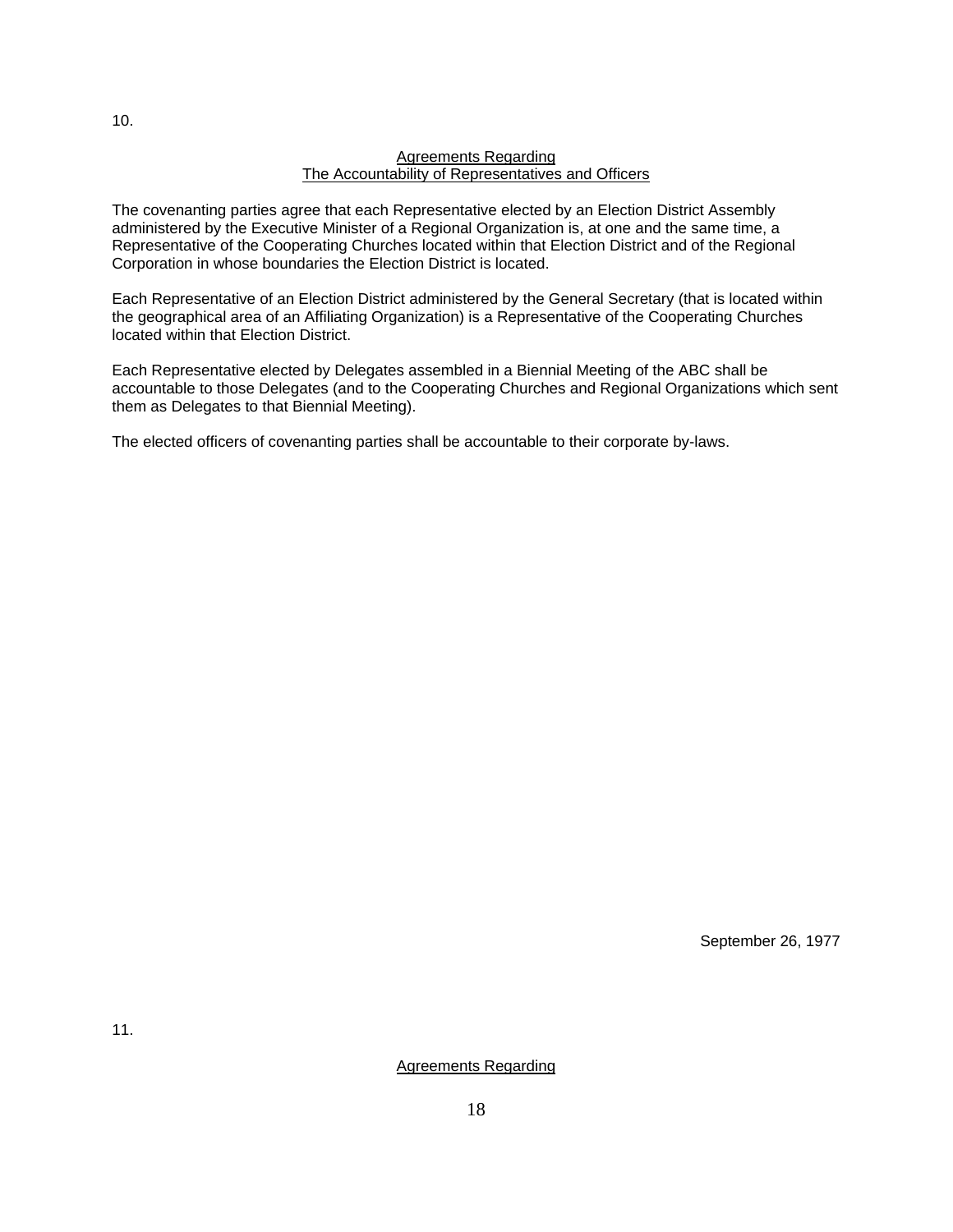#### Secretaries of the ABC

The covenanting parties agree that the Denominational Secretaries shall be the General Secretary, the National Secretaries, the Regional Secretaries, and such Associate National, Associate General, or Assistant General Secretaries as may be appointed. Secretaries, individually or as a group, shall report to the General Board through the General Secretary.

The covenanting parties further agree that, as provided in the SCOR Report, Secretaries shall carry the following responsibilities:

General Secretary. The General Secretary shall:

- 1. Be the chief administrative officer of the ABC;
- 2. Coordinate the implementation of American Baptist Policy Statements and Resolutions;
- 3. Implement General Board policy decisions;
- 4. Be a member of the National Executive Council, the Regional Executive Ministers Council, and the General Staff Council;
- 5. Provide staff services for Biennial Meetings and meetings of Representatives, for the General Board, and for committees, commissions, and councils of the ABC and of the General Board;
- 6. Organize the Office of the General Secretary in consultation with the Executive Committee and supervise the work of its staff;
- 7. Have such other duties as may be assigned by the General Board.

National Secretaries. National Secretaries shall:

- 1. Be the Executive Director of a National Board;
- 2. Implement American Baptist Policy Statements and Resolutions in areas related to the work of their respective corporation;
- 3. Be corporate officers of the ABC;
- 4. Implement the National Resolutions and policy decisions of their respective National Boards;
- 5. Be members of the National Executive Council and the General Staff Council;
- 6. Have such other duties as may be assigned by the General Board.

In consultation with the appropriate National Board, the General Secretary shall evaluate the work of each National Secretary at least every four (4) years.

In consultation with the General Secretary, each National Secretary may appoint, from among the staff of the appropriate National Board, one Associate National Secretary to be a member of the General Staff Council.

Regional Secretaries. Executive Ministers of Covenanting R/S/C's shall be Regional Secretaries who shall: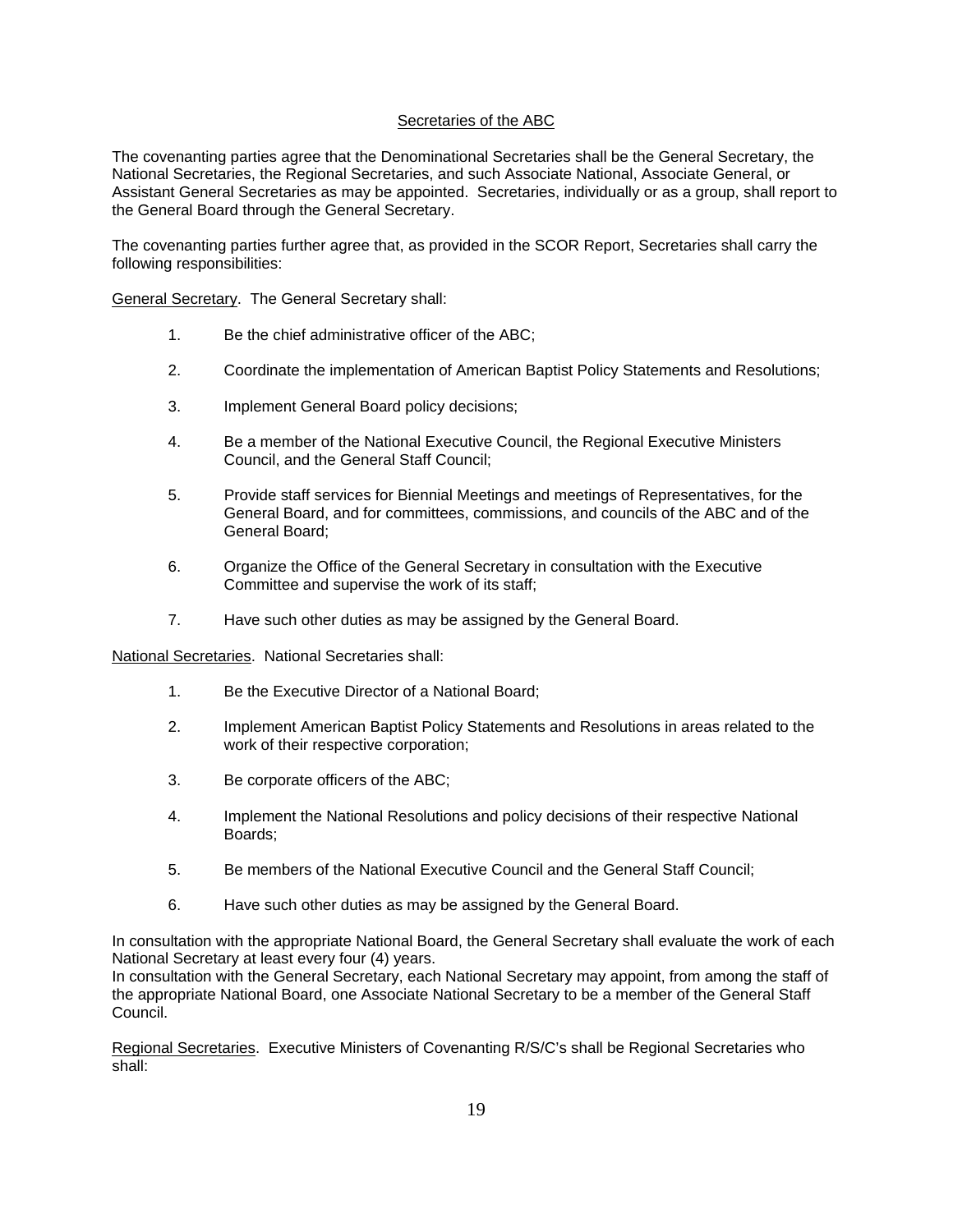- 1. Implement the Denominational functions assigned to their Regional Board by the General Board;
- 2. Implement American Baptist Policy Statements and Resolutions in areas related to the work of their respective corporation;
- 3. Administer and provide staff services for the work of Election Districts located within the areas of their respective Regional Organization;
- 4. Be members of the Regional Executive Ministers Council and the General Staff Council;
- 5. Have such other duties as may be assigned by the General Board with the concurrence of the Regional Board.

September 26, 1977

Agreements Regarding The Selection Process for Executive Ministers

12.

The covenanting parties agree that Regional Organizations shall involve the General Secretary in the process of selecting an Executive Minister. The General Secretary shall staff the Region/State/City Search Committee, providing services similar to those given a local congregation's pulpit committee by the R/S/C Executive Minister and/or Area Minister.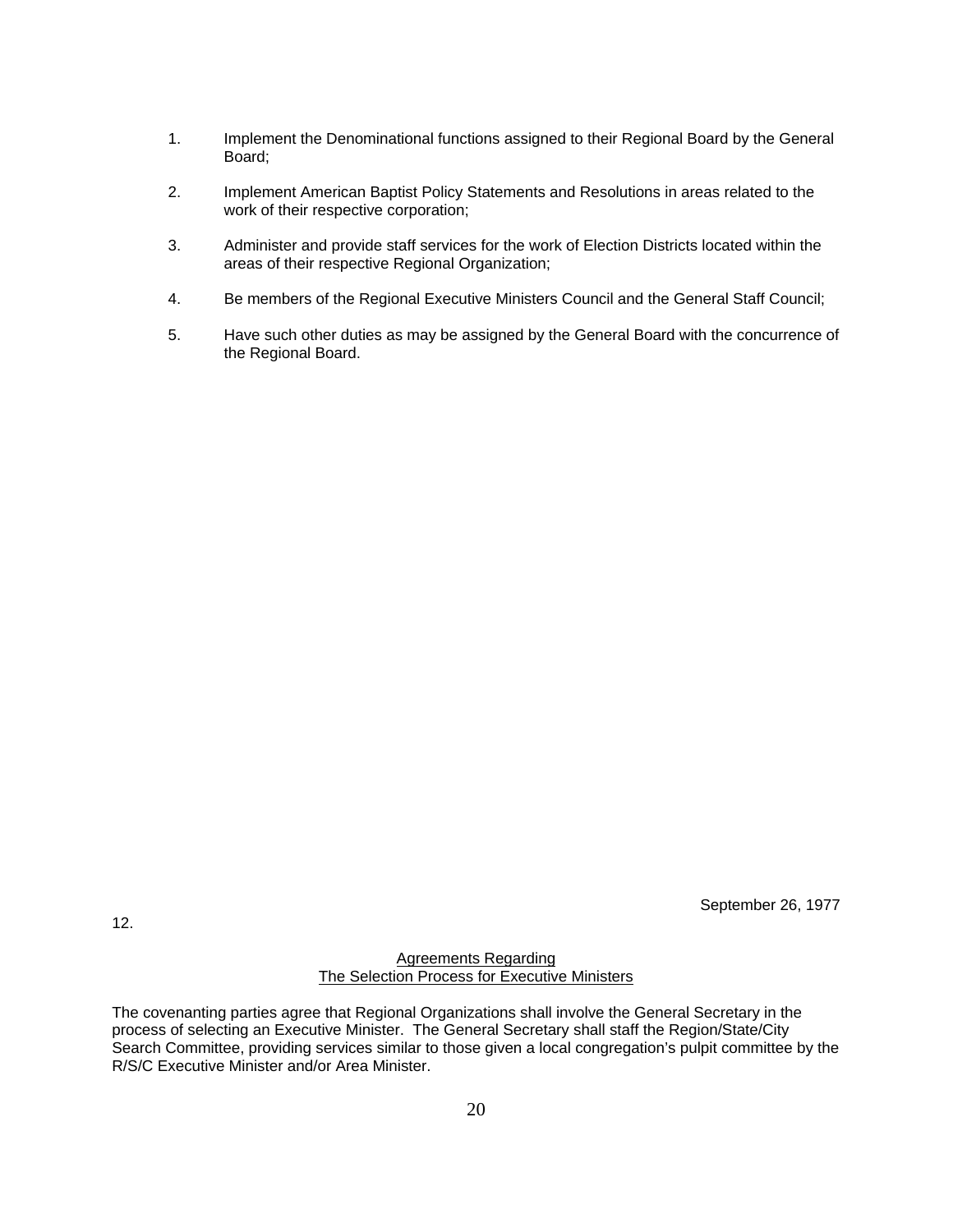The General Secretary shall:

- 1. Be a non-voting participant with the Region/State/City Search Committee;
- 2. Provide information and assist the Committee to seek a person with the qualities and experiences needed for the dual roles of the Executive Minister of the R/S/C and Regional Secretary of the ABC;
- 3. Attend and participate in the initial meeting of the Committee; with the Search Committee, agree on an appropriate deputy to staff the remaining meetings;
- 4. Present general guidelines for search committees, helping the Committee to use such guidelines in developing its own objectives, guidelines, and processes;
- 5. Help the Committee develop forms for gathering R/S/C self study information and for securing reference information about candidates;
- 6. Assist the Committee to develop interview questions for prospective candidates;
- 7. Through the American Baptist Personnel Services and other sources, provide profiles for each person the Committee decides to consider;
- 8. Process candidates' expense reports so that the Committee may protect their confidentiality; submit one bill for such expenses;
- 9. Assist the Committee in evaluating the information secured from self study and candidate interviews;
- 10. Help the Committee decide whether to interview or to nominate a candidate for Executive Minister;
- 11. Assist the Committee to prepare its nomination report and to present its recommendation;
- 12. Assist the Committee to evaluate the materials and processes it used and the staff services it received.

September 26, 1977

13.

#### Agreements Regarding The Appraisal Process for Executive Ministers

The covenanting parties agree that Regional Boards shall appraise the work of their Executive Ministers, in consultation with the General Secretary, at least every four (4) years.

The General Secretary shall staff the Appraisal Committee by:

1. Helping it develop the process and instrument(s) to be used in the appraisals;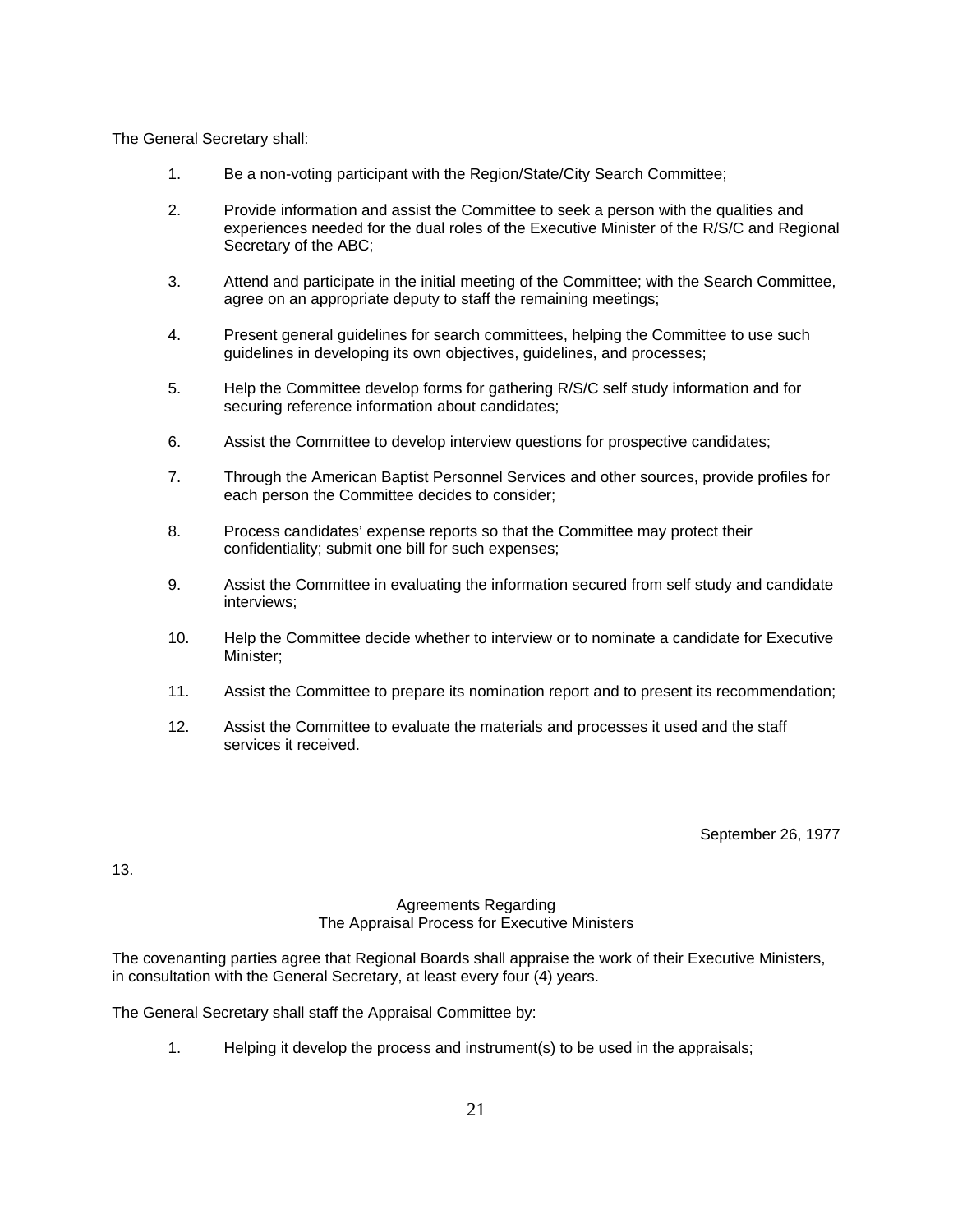- 2. Assisting it to appraise the work of the Executive Minister;
- 3. Sharing with it the General Secretary's perception of the Executive Minister's service as a Regional Secretary of the ABC.

The Appraisal Committee shall:

- 1. Determine the process and instrument(s) to use;
- 2. Give the person being appraised an opportunity to complete a copy of the instrument;
- 3. Use the instrument to gather data from key persons;
- 4. Send all completed copies of the instrument to one person, who shall prepare a composite appraisal and distribute it to the Committee, along with a copy of the Executive Minister's self-appraisal;
- 5. Confer with the Executive Minister;
- 6. Prepare an appraisal report on the person, including both affirmation and recommendations for change, concerning the person's service and capacity as Executive Minister and as Regional Secretary;
- 7. Provide a copy of the report to the Executive Minister;
- 8. Make every effort to reach common agreement on the report;
- 9. Submit the report to the Executive Committee or the Board of the Regional Organization; with a copy of the written report to the confidential files of the Regional Organization, to the Executive Minister, and to the General Secretary.

The appraisal, while not directly affecting the salary of the person appraised, should be shared with the group that recommends merit and other increases in salaries for consideration in its decision process. It is assumed that the Regional Organization would provide sufficient time for the person to make those changes, if any, that are recommended.

September 26, 1977

14.

#### Agreements Regarding the Common Budget Covenant

The covenanting parties recognize that the Common Budget Covenant Among the American Baptist Churches in the USA, Its Related Corporations and Its Affiliated Organizations,\* adopted in 1976 and implemented January 1, 1977, governs actions and procedures related to raising, collecting, distributing, accounting for and reporting contributions of churches and individuals for carrying out the American Baptist Mission beyond the local church.

#### Amending the Common Budget Covenant

Parties who desire a change in the Budget Covenant shall petition the Budget Commission. The petition shall state the desired change and shall give reasons for the change. The Budget Commission shall report its recommendations to the Budget Review Committee and the General Staff Council. The Budget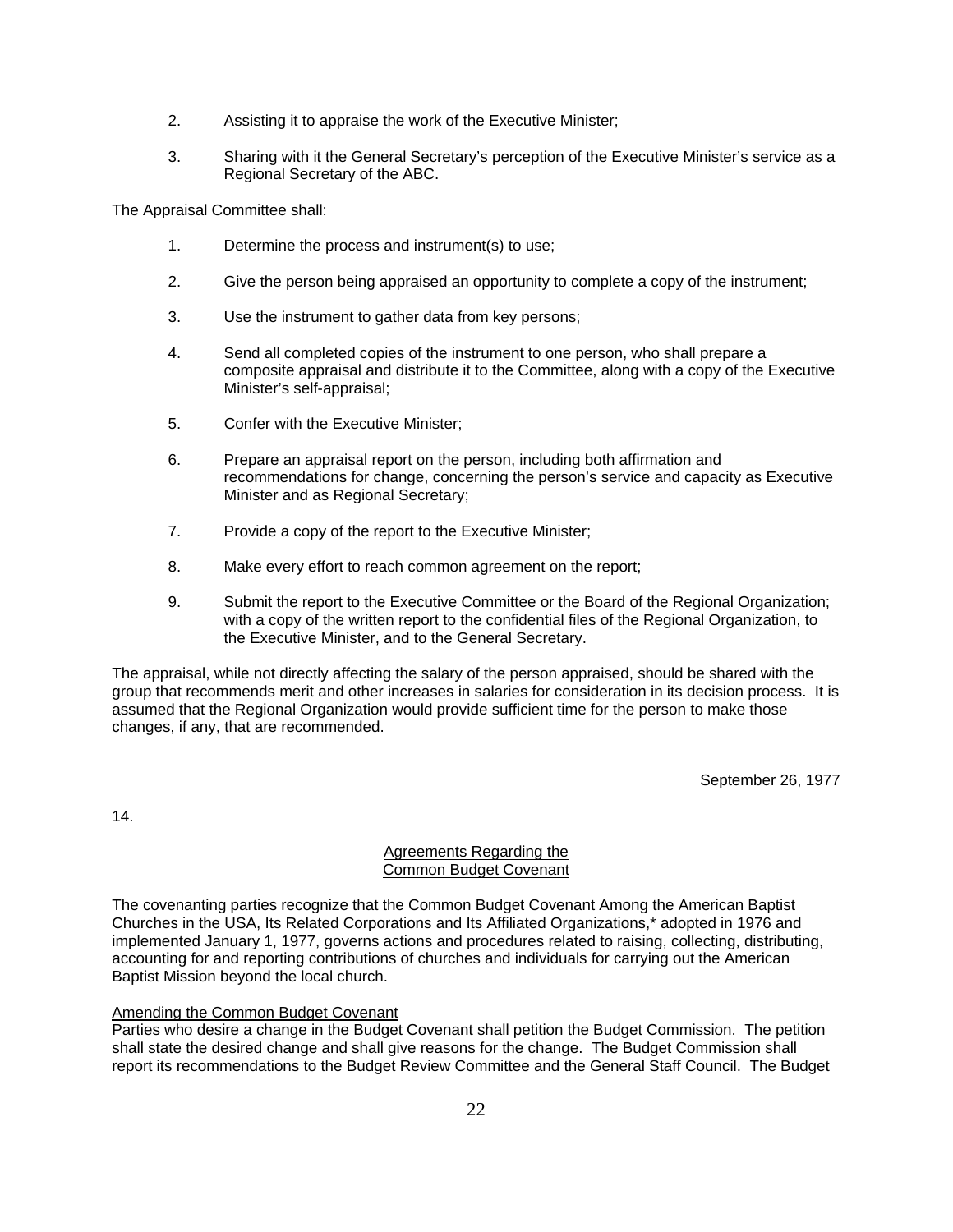Review Committee and the General Staff Council may concur, reject or take no action on the Commission's recommendations. The Committee and the Council shall report the petition with all actions and recommendations to the General Board.

If the General Board approves the amendment, it shall be sent to the other covenanting parties. All covenanting parties must approve the amendment to change the Budget Covenant.

If the General Board denies the petition for changing the Budget Covenant, the proposed amendment dies.

\_\_\_\_\_\_\_\_\_\_\_\_\_\_\_\_\_\_\_\_\_\_\_\_\_

September 26, 1977

<sup>\*</sup> A copy may be secured by the writing to the Office of the General Secretary, American Baptist Churches, Valley Forge, PA 19481.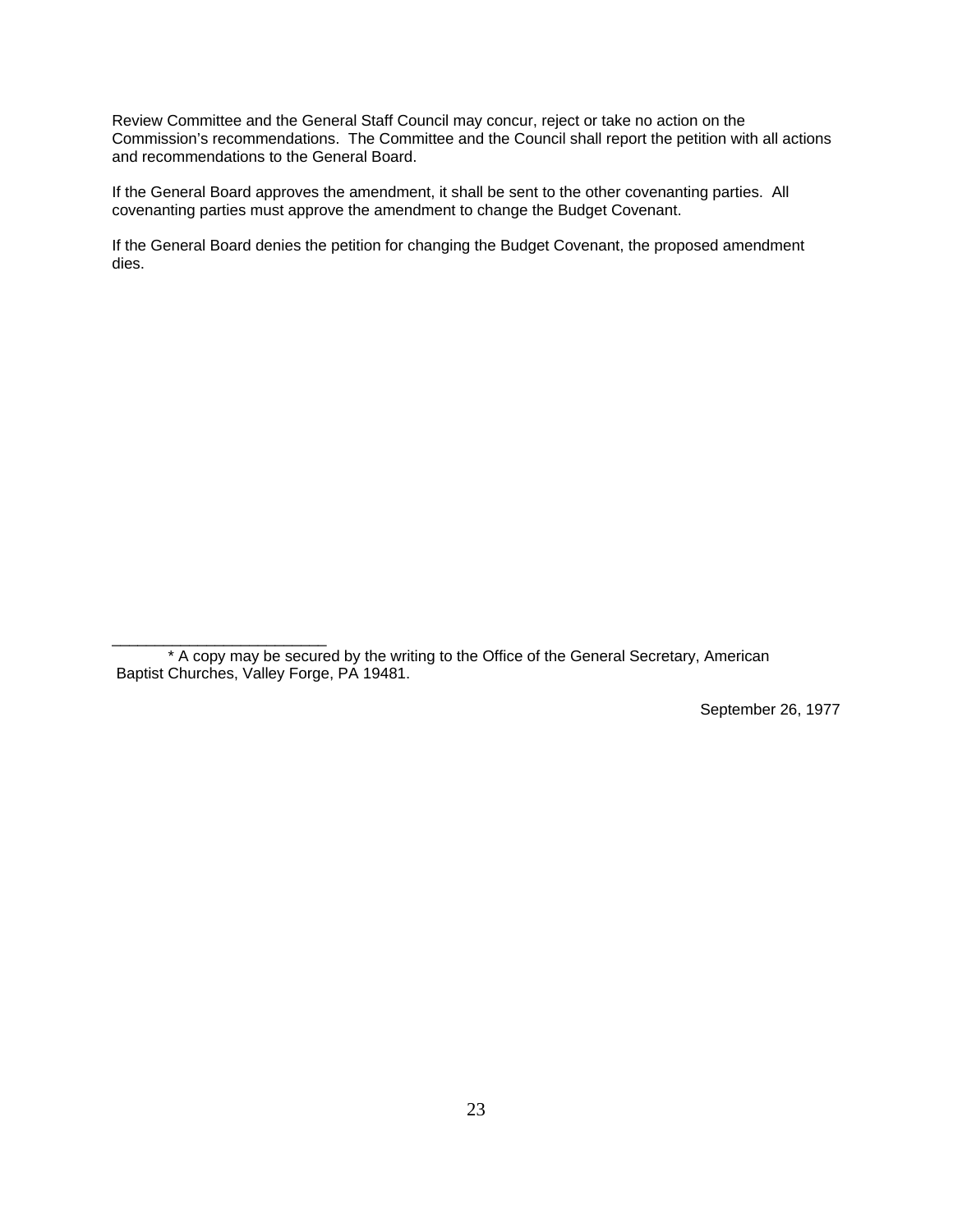#### Agreement Regarding Institutional Covenants

The covenanting parties recognize that covenantal relationships may be established between the American Baptist Churches in the USA and related institutions through appropriate covenants.\* Such covenantal relationships may be requested by any covenanting board and shall be recommended by the General Staff Council to the General Board for its action.

September 26, 1977

\_\_\_\_\_\_\_\_\_\_\_\_\_\_\_\_\_\_

Agreements Regarding

<sup>\*</sup> A model Church-Seminary Covenant may be secured by writing to the Office of the General Secretary, American Baptist Churches, Valley Forge, PA 19481.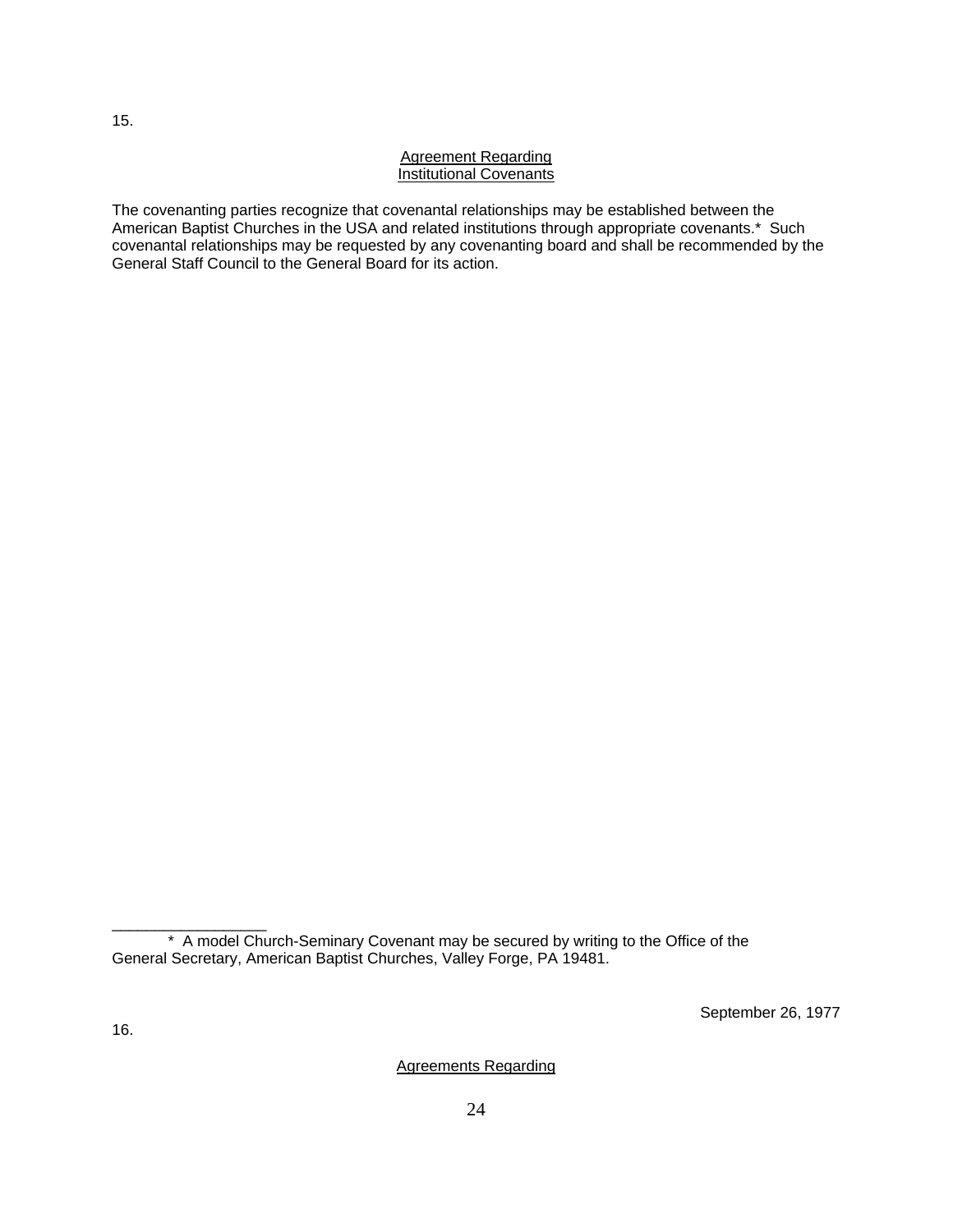#### Review of the Covenant of Relationships and Amendment of Statements of Agreement

The covenanting parties agree that both the Covenant of Relationships and the Statements of Agreement shall, no less often than every fifth year after their coming into effect, be placed on the agenda of the General Staff Council and of the boards of the covenanting parties for "normal periodic review." Any amendments to the Covenant of Relationships shall follow the process in the Covenant.

Amendments to the Statements of Agreement may be proposed by any covenanting party. The initiating party may present a petition to the General Staff Council. Notice of the proposed modification shall be distributed to the membership at least one-hundred-twenty (120) days prior to the meeting in which the amendment is considered to allow the Executive of each covenanting party the time required to receive counsel or instructions for voting. The Statements of Agreement can be modified by three-fourths (3/4) vote of the chief executives of all covenanting parties, and the approval of the General Board.

September 26, 1977

Agreement Regarding Selection and Election of Representatives

The American Baptist Churches, USA (with the concurrence of its National Boards) and thirty-four Regions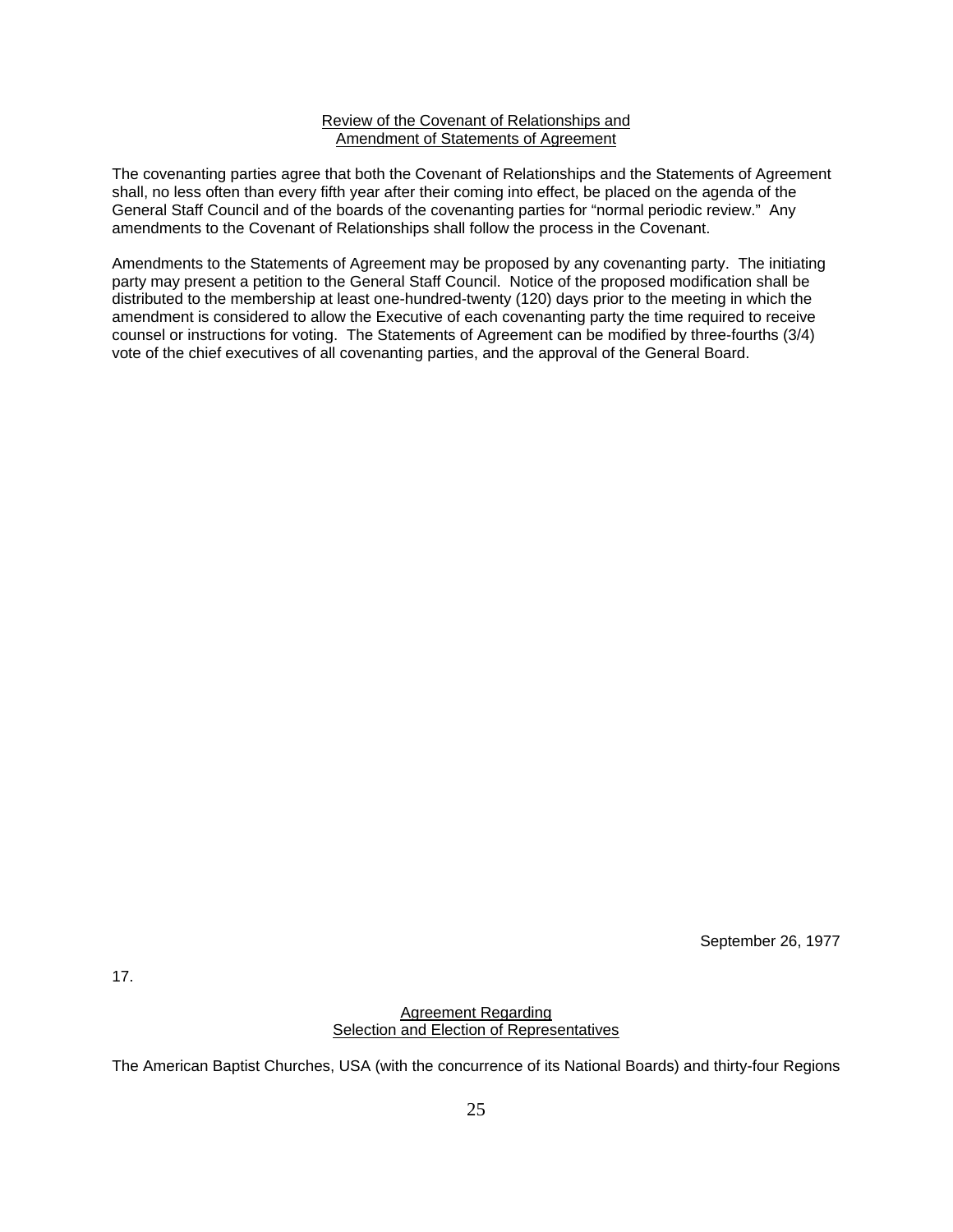in the ABC/USA hereby covenant to provide the process by which Representatives are nominated and elected for terms of service. One goal is to provide strong leaders who reflect the geographic, ethnic, gender, and age inclusiveness of our churches. Another goal is to provide active local church leaders familiar with the life and work of the Region and supportive of a strong interdependent denomination. Such Representatives will be available for communication with the churches of each Region.

The covenanting parties agree that each Region shall:

- 1. Nominate and elect Regionally Nominated Representatives (RNRs) in accordance with the apportionment and formula as defined in Article III of the ABC/USA By-laws.
- 2. Develop and submit to the ABC/USA Credentials and Caucus Committee a plan for the election of its RNRs which demonstrates compliance over a reasonable period of time with the following quidelines:
	- a) reflect the racial/ethnic inclusiveness of the membership of the Region's churches;
	- b) ensure fair representation of all geographic areas of the Region;
	- c) achieve specified ratios of professional church leaders (40%), lay women (30%), laymen (30%) and young (under age 35) persons (20%).
- 3. Collaborate with the Credentials and Caucus Committee and Office of the General Secretary concerning the design, implementation, and monitoring of such plans so that guidelines and balance for the General Board membership are met.
- 4. Recognize that RNRs not fulfilling the criteria established by the Region plan will not be seated as Representatives.
- 5. Proactively seek out and nominate potential Nationally Nominated Representatives (NNRs) from the Region who could serve on the General Board, consulting with the variety of Regional subgroups and ethnic caucuses. (Other sources shall also nominate potential candidates including Program Boards, ABC Caucuses, and individuals.)
- 6. Assist the ABC Nominating Committee by providing references for persons within each Region being considered as a NNR. (ABC and Regional Caucuses will also assist in such referencing.)
- 7. Receive nominations of NNRs from the ABC Nominating Committee and elect them at the annual or biennial meeting of the Region for appropriate terms.
- 8. Refrain from electing any person to serve as a Representative at the same time as any RNR or NNR from the same church.
- 9. Accept all Representatives (RNRs and NNRs) elected by the Region and any NNR who may move to a church within the Region as full members of the Region Board with assignments and responsibilities to be negotiated with the Region's Executive Minister and appropriate committee.
- 10. Assign all Representatives (RNRs and NNRs) to an equitable number of churches to communicate with and hear responses from those churches.
- 11. Facilitate and assist, through the office of the Region Executive Minister, communication between Representatives and their respective assigned churches of the Region.